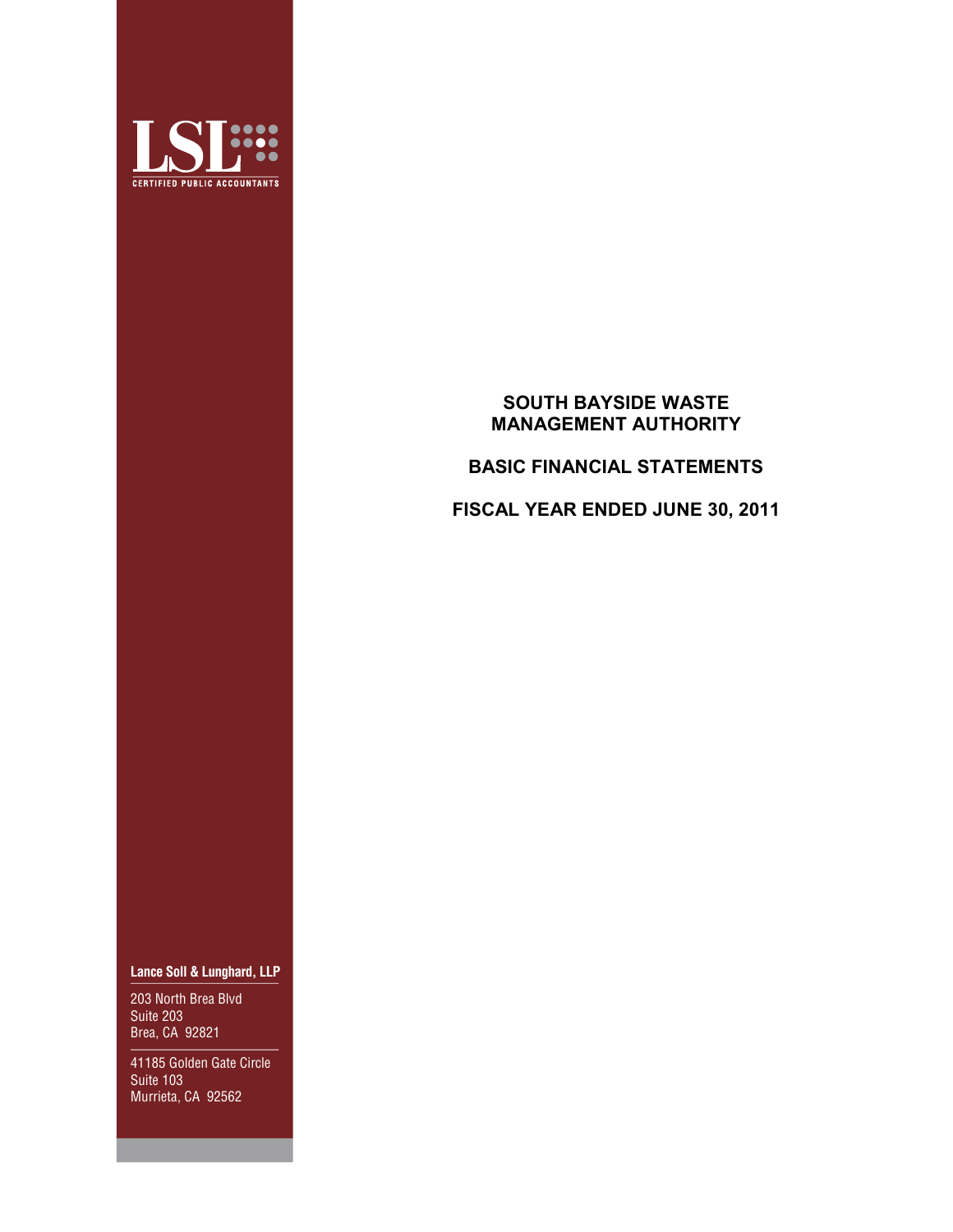## BASIC FINANICAL STATEMENTS

FISCAL YEAR ENDED JUNE 30, 2011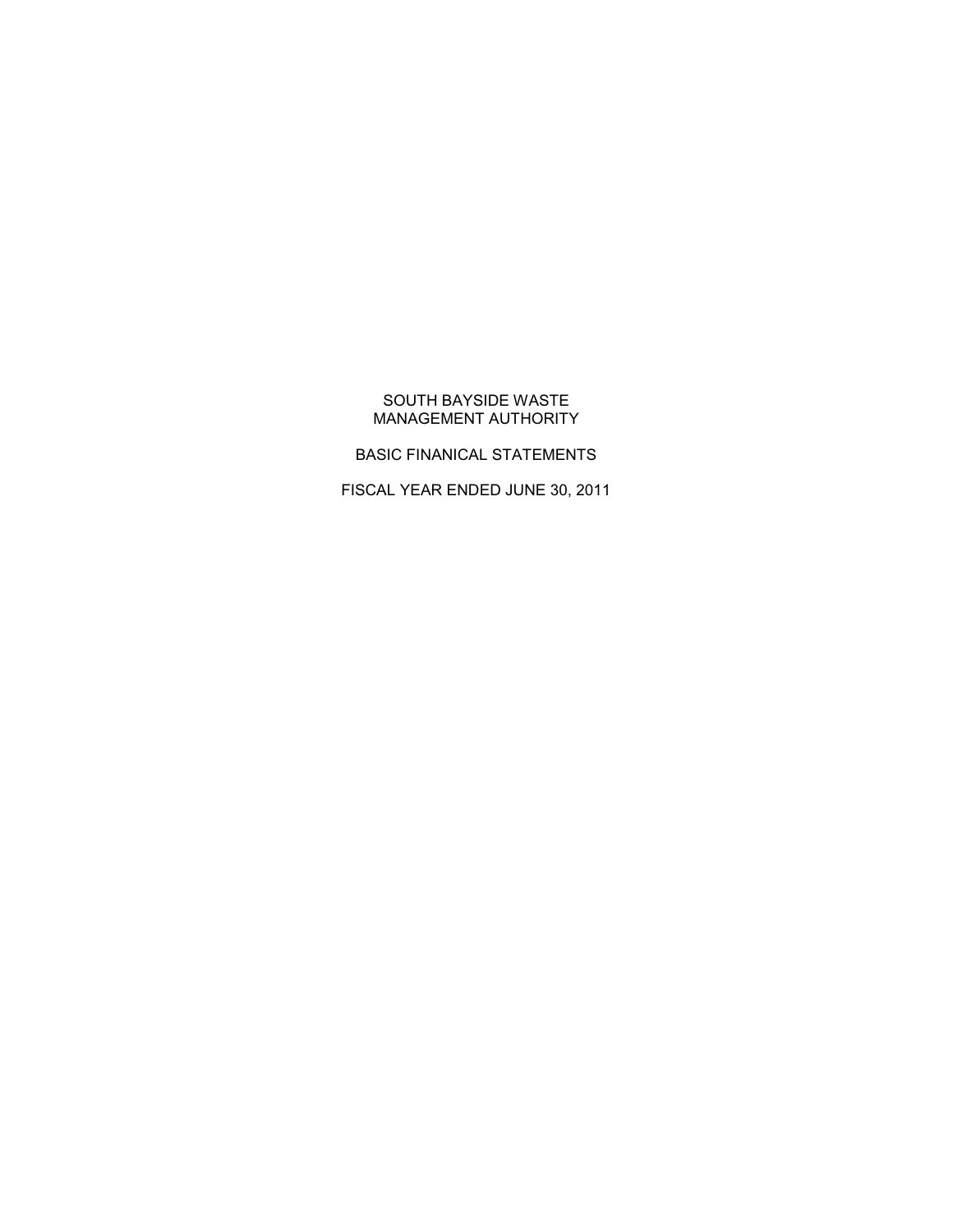## BASIC FINANCIAL STATEMENTS

# FISCAL YEAR ENDED JUNE 30, 2011

# Table of Contents

|                                             | Page |
|---------------------------------------------|------|
|                                             |      |
| BASIC FINANCIAL STATEMENTS                  |      |
|                                             |      |
| Statement of Revenues, Expenses and Changes |      |
|                                             |      |
|                                             |      |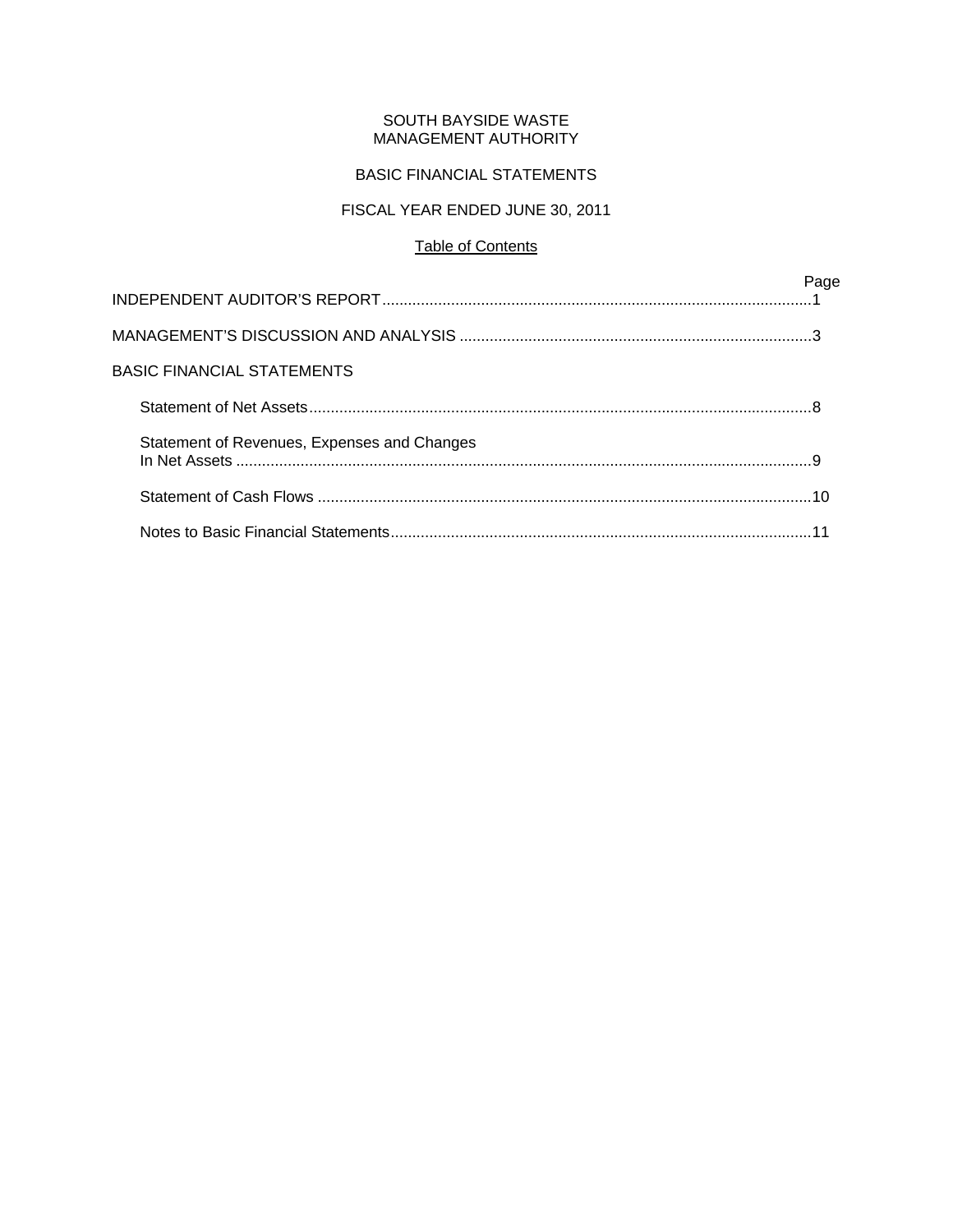

Brandon W. Burrows, CPA David E. Hale, CPA, CFP

- A Professional Corporation Donald G. Slater, CPA
- **Richard K. Kikuchi, CPA**
- Susan F. Matz, CPA
- Shelly K. Jackley, CPA
- Bryan S. Gruber, CPA

## INDEPENDENT AUDITOR'S REPORT

To Members of the Board of Directors of the South Bayside Waste Management Authority San Carlos, California

We have audited the statement of net assets of the South Bayside Waste Management Authority (the "Authority"), San Carlos, California, as of and for the years ended June 30, 2011, and the related statement of revenues, expenses and changes in net assets, and statement of cash flows for the year then ended. These financial statements are the responsibility of the Authority's management. Our responsibility is to express an opinion on these financial statements based on our audit.

We conducted our audit in accordance with auditing standards generally accepted in the United States of America and the standards applicable to financial audits contained in *Government Auditing Standards*, issued by the Comptroller General of the United States. Those standards require that we plan and perform the audit to obtain reasonable assurance about whether the financial statements are free of material misstatement. An audit includes examining, on a test basis, evidence supporting the amounts and disclosures in the financial statements. An audit also includes assessing the accounting principles used and the significant estimates made by management, as well as evaluating the overall financial statement presentation. We believe that our audit provides a reasonable basis for our opinion.

In our opinion, the financial statements referred to above present fairly, in all material respects, the net assets of the Authority, as of June 30, 2011, and the results of its operations and cash flows for the years then ended in conformity with accounting principles generally accepted in the United States of America.

In accordance with *Government Auditing Standards*, we have also issued our report dated October 4, 2011, on our consideration of the Authority's internal control over financial reporting and on our tests of its compliance with certain provisions of laws, regulations, contracts, and grant agreements and other matters. The purpose of that report is to describe the scope of our testing of internal control over financial reporting and compliance and the results of that testing, and not to provide an opinion on internal control over financial reporting or on compliance. That report is an integral part of an audit performed in accordance with *Government Auditing Standards* and should be considered in assessing the results of our audit.

Accounting principles generally accepted in the United States of America require that the management's discussion and analysis as listed in the table of contents be presented to supplement the basic financial statements. Such information, although not a part of the basic financial statements, is required by the Governmental Accounting Standards Board, who considers it to be an essential part of financial reporting for placing the basic financial statements in an appropriate operational, economic, or historical context. We have applied certain limited procedures to the required supplementary information in accordance with auditing standards generally accepted in the United States of America, which consisted of inquiries of management about the methods of preparing the information and comparing the information for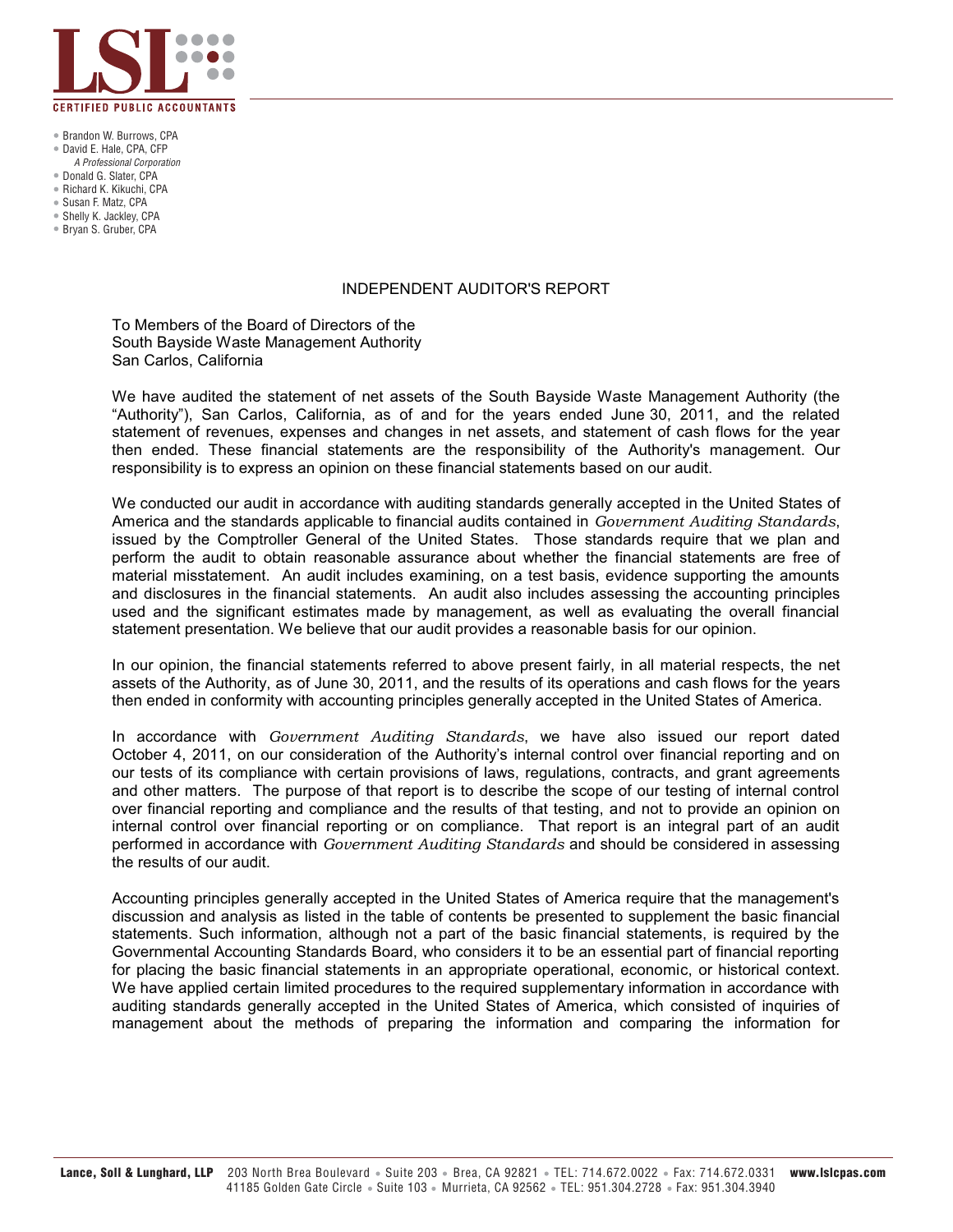

To Members of the Board of Directors of the South Bayside Waste Management Authority

consistency with management's responses to our inquiries, the basic financial statements, and other knowledge we obtained during our audit of the basic financial statements. We do not express an opinion or provide any assurance on the information because the limited procedures do not provide us with sufficient evidence to express an opinion or provide any assurance.

Lance, Soll & Lunghard, LLP

Brea, California October 4, 2011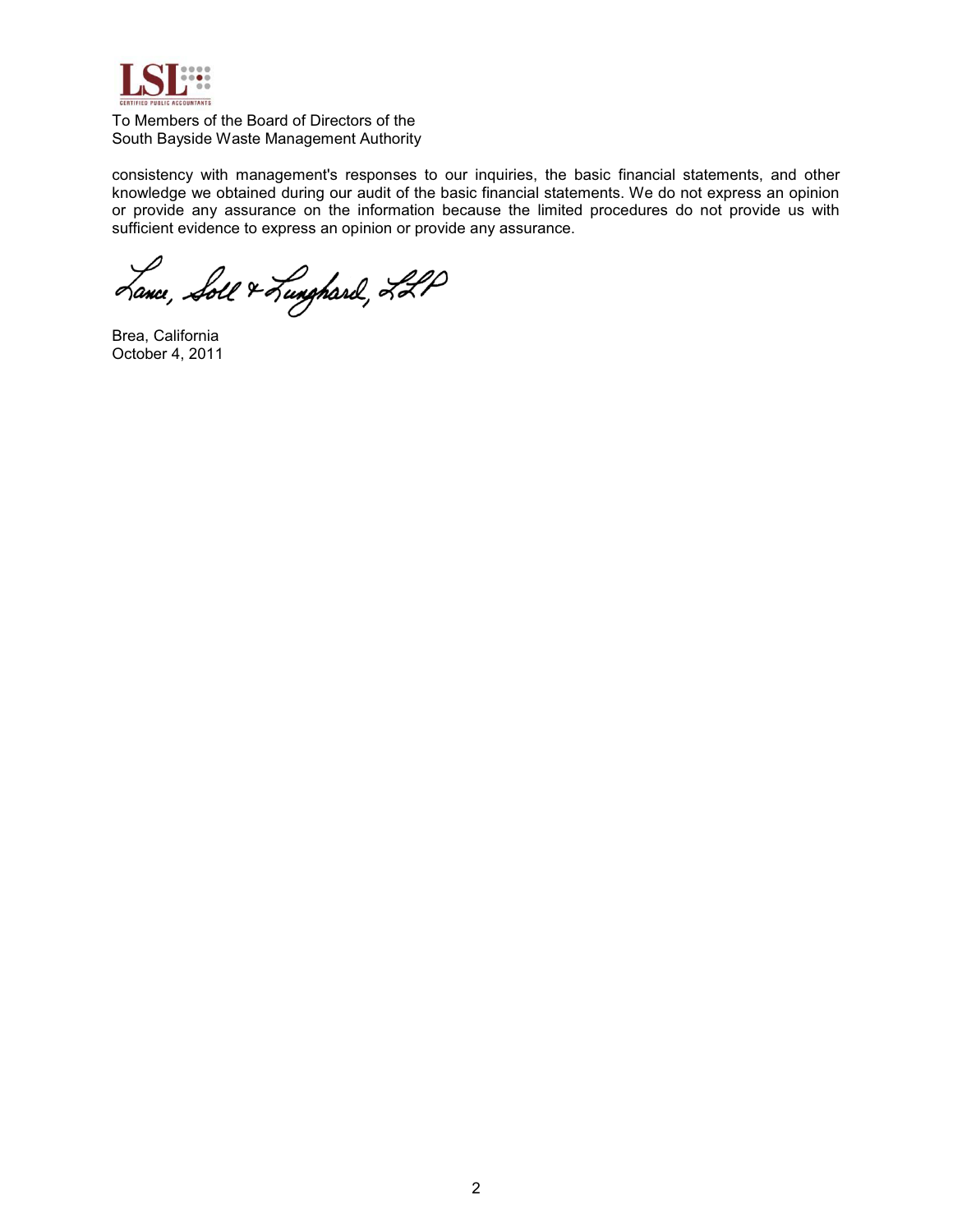# **MANAGEMENT'S DISCUSSION AND ANALYSIS June 30, 2011**

# **OVERVIEW OF THE FINANCIAL STATEMENTS**

This annual report consists of two parts:

- *management's discussion and analysis* (this section) and;
- the *basic financial statements.*

The financial statements also include *notes* that explain some of the information in the financial statements and provide more detailed data.

The following discussion and analysis of the financial performance of the South Bayside Waste Management Authority (SBWMA) provides an overview of the SBWMA's financial activities for the fiscal year ended June 30, 2011. It should be read in conjunction with the financial statements identified in the accompanying table of contents.

## Reporting the SBWMA

The accompanying **financial tables** present financial data for the SBWMA which compare current year activity to prior year activity to provide guidance on how the financial picture has changed. The Statement of Net Assets, Table 1, and the Statement of Activities, Table 2, include *all* assets and liabilities using the *accrual basis of accounting*, which is similar to the accounting used by most private-sector companies. All of the current year's revenues and expenses are taken into account regardless of when cash is received or paid. Also, the SBWMA has only one cash fund for operations and a project fund containing remaining proceeds of the bond sale used for the capital building project.

These two tables report the SBWMA's net assets and changes in them. The SBWMA's net assets – the difference between assets and liabilities – is one way to measure the SBWMA's financial health, or *financial position*. Over time, *increases and decreases* in the SBWMA's net assets are one indicator of whether its *financial health* is improving or deteriorating.

## **FINANCIAL STATEMENTS**

A summary of the *statement of net assets* follows:

| Table 1<br><b>Net Assets</b>            |              |                       |
|-----------------------------------------|--------------|-----------------------|
|                                         |              | <b>JPA Activities</b> |
|                                         | FY 2011      | FY 2010               |
| Current and other assets                | \$25,863,687 | \$42,370,801          |
| Capital assets                          | 64,131,415   | 40,999,811            |
| Total assets                            | 89,995,102   | 83,370,612            |
| Long-term debt outstanding              | 56,687,247   | 56,694,747            |
| Other liabilities                       | 8,515,936    | 5,314,800             |
| <b>Total liabilities</b>                | 65,203,183   | 62,009,547            |
| Net assets:                             |              |                       |
| Invested in capital assets, net of debt | 15,589,135   | 15,161,321            |
| Unrestricted                            | 9,202,784    | 6,199,744             |
| Total net assets                        | \$24,791,919 | \$ 21,361,065         |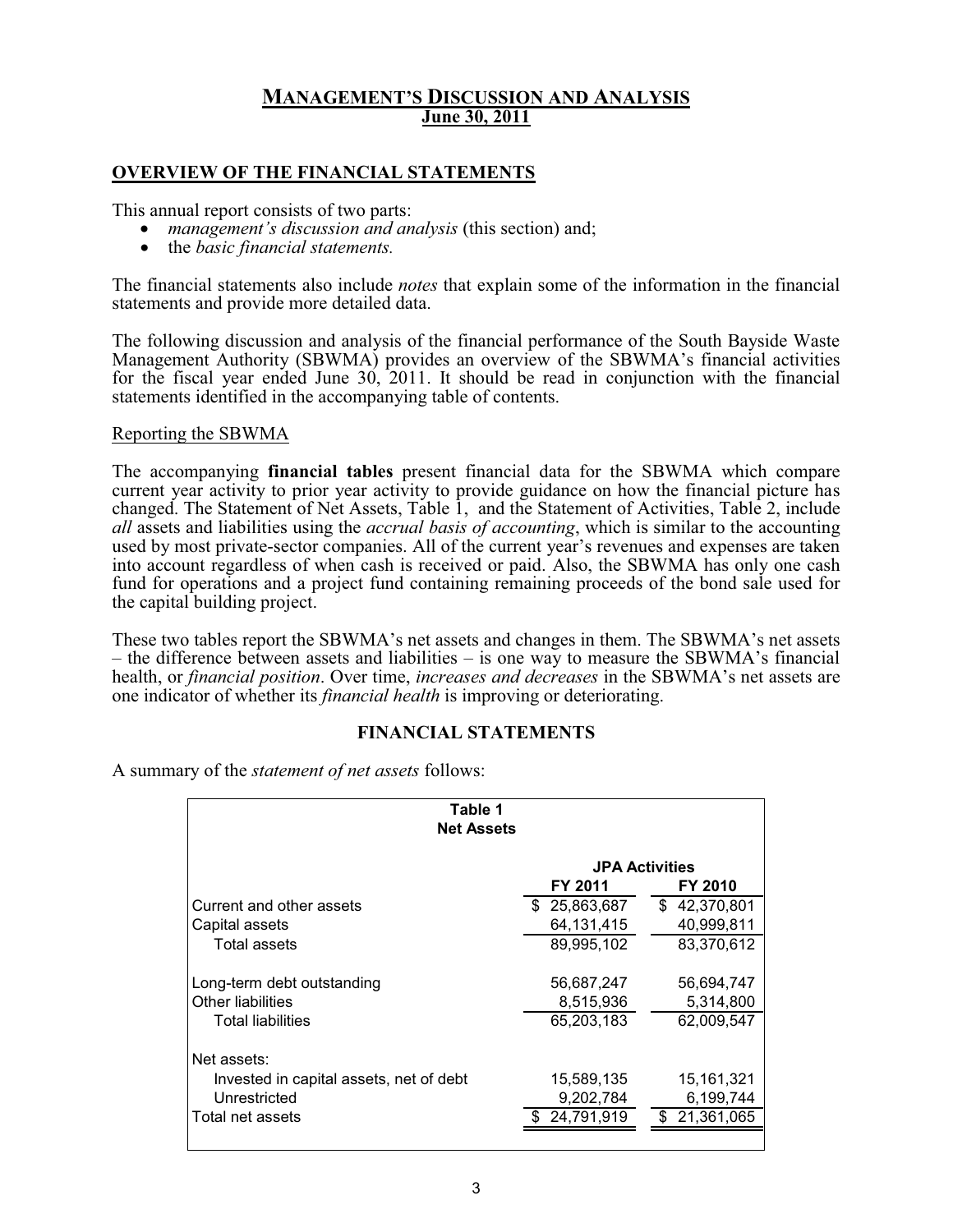# **Analysis of Net Assets**

As of June 30, 2011, the South Bayside Waste Management Authority has total assets of \$90.0 million and total liabilities of \$65.2 million resulting in net assets totaling \$24.8 million.

The increase in net assets is an indication that the overall financial position of the Authority increased during the year by \$3.4 million as indicated in the Statement of Activities Table 2 below. The increase is attributed to higher revenue from higher tip fees and better commodity prices and lower operating expenses as we transition from construction related interim operating expenses to the new facility and the new operating contract with expenses based on volume rather than fixed cost plus contract that ended on December 31, 2010.

The Authority's Net Assets, Table 1, as of June 30, 2011 are comprised of the following:

- Cash and Investments totaling \$21.2 million. This amount includes \$8.1 million of bond proceeds held by fiscal agents and \$13.1 million of pooled cash and other investments for operations. The majority of these amounts were held in short term investments as outlined in Note 2 to the financial statements.
- Other assets include receivables totaling \$4.1 million and interest receivables.
- The largest portion of the Authority's assets totaling \$64.1 million represents its investment in capital assets. These assets are land, buildings, equipment and infrastructure less accumulated depreciation. These assets are primarily located at the Shoreway Environmental Center.
- Liabilities totaling \$8.5 million include general accounts payable and interest payable totaling \$7.0 million and Shoreway environmental remediation of \$1.5 million.
- Long term debt totaling \$56.7 million is primarily composed of Solid Waste System Revenue Bonds which were issued to finance the construction of a new Materials Recovery Facility (MRF) building, expanded Transfer Station building and new MRF recycling equipment.
- Net capital assets, net of related debt, \$15.6 million, represents the Authority's investment in infrastructure and other capital assets, net of amounts borrowed to finance that investment. Therefore, these funds are not available for spending. It should be noted that even though the Authority's capital assets are reported net of related debt, the resources needed to repay this debt must be provided from other sources because capital assets cannot be used to liquidate these liabilities.
- Unrestricted net assets totaling \$9.2 million represent the part of net assets that can be used to finance operations. Included in the \$9.2 unrestricted is \$3.6 million that has been designated by the Board to be used for specific reserves as identified in Table 3.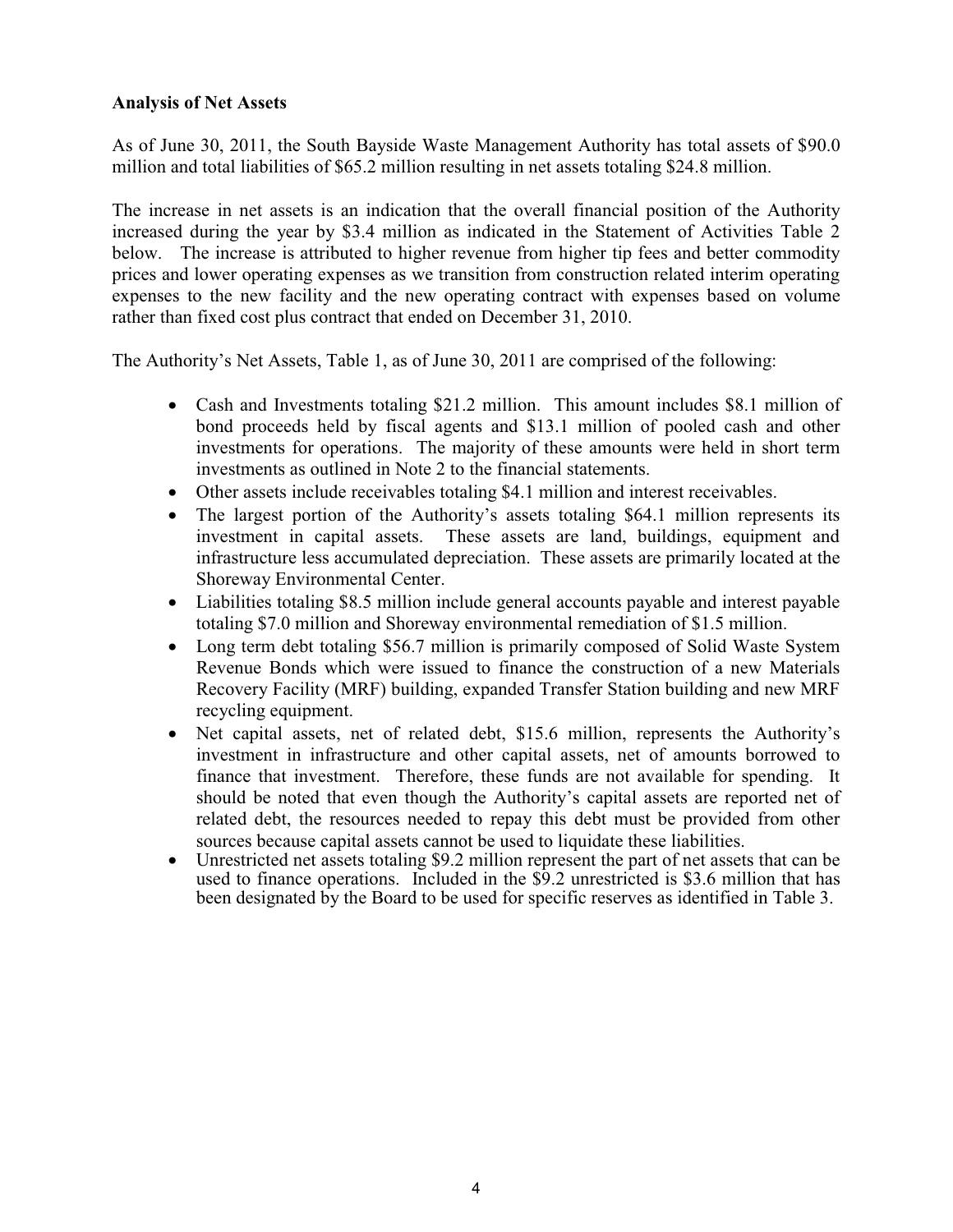A summary of the *statement of activities* follows:

| Table 2                              |              |              |  |  |  |
|--------------------------------------|--------------|--------------|--|--|--|
| <b>Statement of Activities</b>       |              |              |  |  |  |
| <b>JPA Activities</b>                |              |              |  |  |  |
|                                      | FY 2011      | FY 2010      |  |  |  |
| <b>Operating Revenues</b>            |              |              |  |  |  |
| Charges for services                 | \$28,660,638 | \$27,479,291 |  |  |  |
| <b>Commodity Revenue</b>             | 10,719,422   | 8,691,557    |  |  |  |
| Other                                | 627,347      | 118,803      |  |  |  |
| <b>Total Operating Revenues</b>      | 40,007,407   | 36,289,651   |  |  |  |
| <b>Operating Expenses</b>            |              |              |  |  |  |
| <b>Shoreway Operations</b>           | 31,828,593   | 33,499,718   |  |  |  |
| <b>SBWMA Program Administration</b>  | 3,171,983    | 2,945,232    |  |  |  |
| Franchise Fee - Transfer Station     | 1,356,442    | 1,248,318    |  |  |  |
| Depreciation                         | 204,252      | 166,411      |  |  |  |
| <b>Total Operating Expenses</b>      | 36,561,270   | 37,859,679   |  |  |  |
| Operating Income                     | 3,446,137    | (1,570,028)  |  |  |  |
| Non-Operating Revenues (Expenses)    |              |              |  |  |  |
| Investment Income                    | (6, 575)     | 15,668       |  |  |  |
| <b>Interest Expense</b>              | 7,500        | (457, 829)   |  |  |  |
| Amortization expense                 | (22, 222)    | (107, 768)   |  |  |  |
| Unclaimed funds                      | 6,014        |              |  |  |  |
| Loss on retirement of capital assets |              | (396, 214)   |  |  |  |
| <b>Total Non-Operating Expenses</b>  | (15, 283)    | (946, 143)   |  |  |  |
| Increase (decrease) in net assets    | 3,430,854    | (2,516,171)  |  |  |  |
| Beginning net assets                 | 21,361,065   | 23,877,236   |  |  |  |
| Ending net assets                    | \$24,791,919 | \$21,361,065 |  |  |  |
|                                      |              |              |  |  |  |

The Statement of Activities presents program revenues and expenses. All of these are elements in the Changes in Net Assets summarized above.

As of June 30, 2011, the Authority had total net assets of \$24.8 million. This amount is a increase of \$3.4 million or 15.9% from the total assets of \$21.4 million reported in the prior year.

The net assets (financial position) of the Authority changed as a result of the revenue and expense fluctuations described below.

- Total operating revenues increased by \$3.7 million or 10.2%. This increase is primarily due to higher tip fee revenue (\$1.2 M), higher commodity revenue from higher prices (\$2.0 M), and higher household hazardous waste program revenue as more cities enrolled in the program.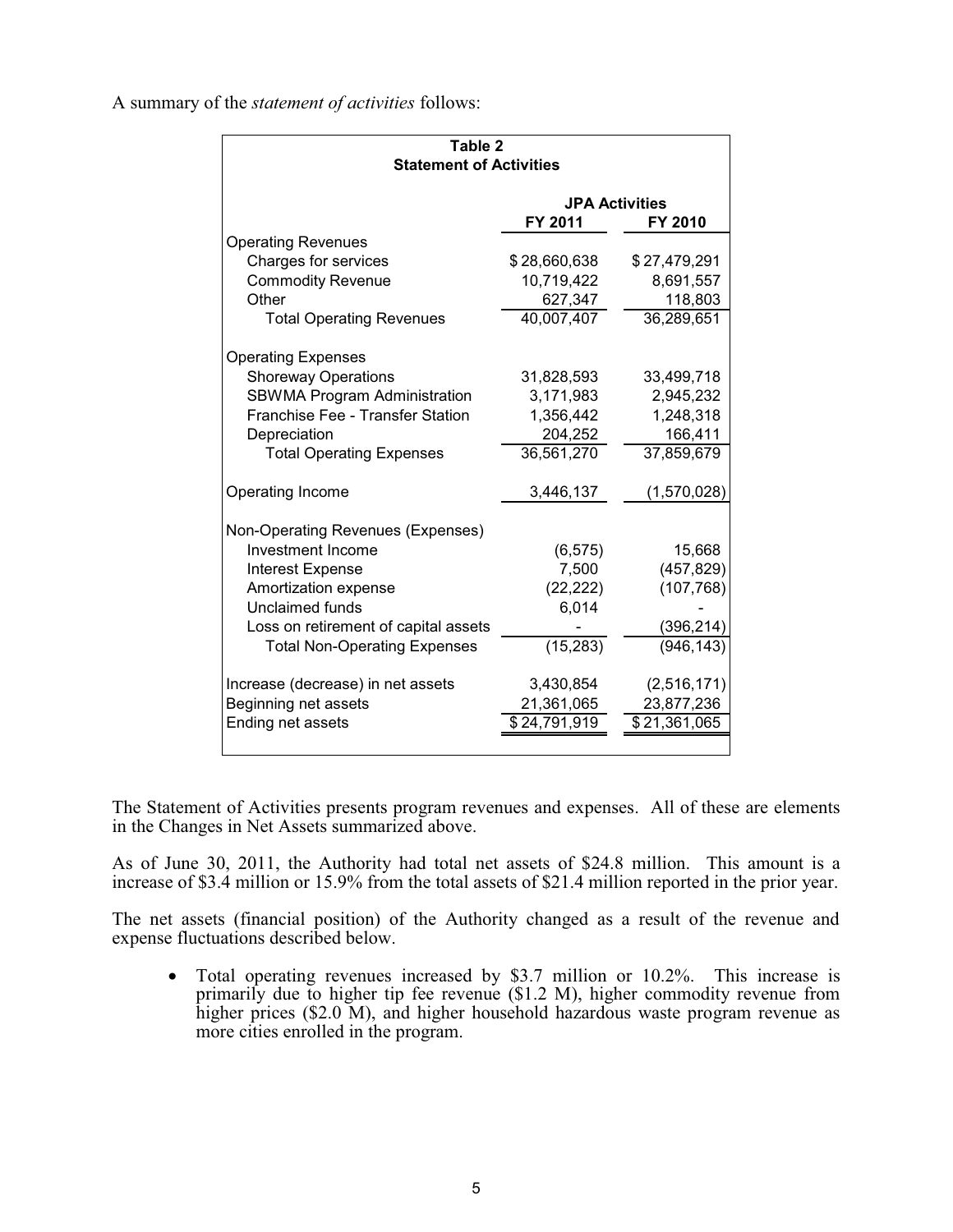- Total Shoreway Operations expenses decreased by \$1.7 million or 5.1%. This decrease is primarily due to the change from the Allied cost plus operating contract ending December 31, 2010 to the new contract with SBR at a fixed rate per ton adjusted by changes in annual indexes and collective bargaining rates. As tonnage has declined, SBR is paid less versus Allied's cost plus contract would not have reflected lower cost on lower tonnage. Total other operating expenses increased by \$0.4 million or 9.1% due primarily to the increase in program administration expense and higher franchise fees paid to the City of San Carlos.
- $\bullet$  Total net non-operating expenses decreased by \$0.9 million or 100.0% due primarily to the write off of the MRF equipment and building in the prior year and the defeasance of the old bond and the issuance of the new bond.

In 2002, the Board established a reserve policy to protect the short and long-term financial operation of the Authority. In October 2009 the Board approved a new reserve policy.

Table 3 below reflects the amount of reserves that have been designated by the Board.

| Table 3<br><b>Fund &amp; Reserve Balances</b> |              |              |  |  |  |
|-----------------------------------------------|--------------|--------------|--|--|--|
| <b>JPA Activities</b>                         |              |              |  |  |  |
|                                               | FY 2011      | FY 2010      |  |  |  |
| Invested in assets, net of related debt       | \$15,589,135 | \$15,161,321 |  |  |  |
| Unrestricted                                  |              |              |  |  |  |
| <b>Operating Reserve</b>                      | 3,649,065    | 4,090,915    |  |  |  |
| Unrestricted                                  | 5,553,719    | 2,108,829    |  |  |  |
| <b>Total Unresticted</b>                      | 9,202,784    | 6,199,744    |  |  |  |
| <b>Total Fund Balance</b>                     | 24,791,919   | 21,361,065   |  |  |  |
|                                               |              |              |  |  |  |

## **CAPITAL ASSETS**

Capital Assets (net of depreciation)

| Table 4<br><b>Capital Assets</b>      |   |             |    |            |  |
|---------------------------------------|---|-------------|----|------------|--|
| <b>JPA Activities</b>                 |   |             |    |            |  |
| FY 2011<br><b>FY 2010</b>             |   |             |    |            |  |
| Land                                  | S | 14,000,000  | \$ | 14,000,000 |  |
| Buildings and system                  |   | 4,340,224   |    | 4,141,075  |  |
| Machinery and equipment               |   | 1,819,150   |    | 1,717,393  |  |
| Construction in progress              |   | 48,618,890  |    | 25,583,940 |  |
| <b>Total Accumulated depreciation</b> |   | (4,646,849) |    | (4,442,597 |  |
| <b>Total Net Capital Assets</b>       |   | 64,131,415  |    | 40,999,811 |  |
|                                       |   |             |    |            |  |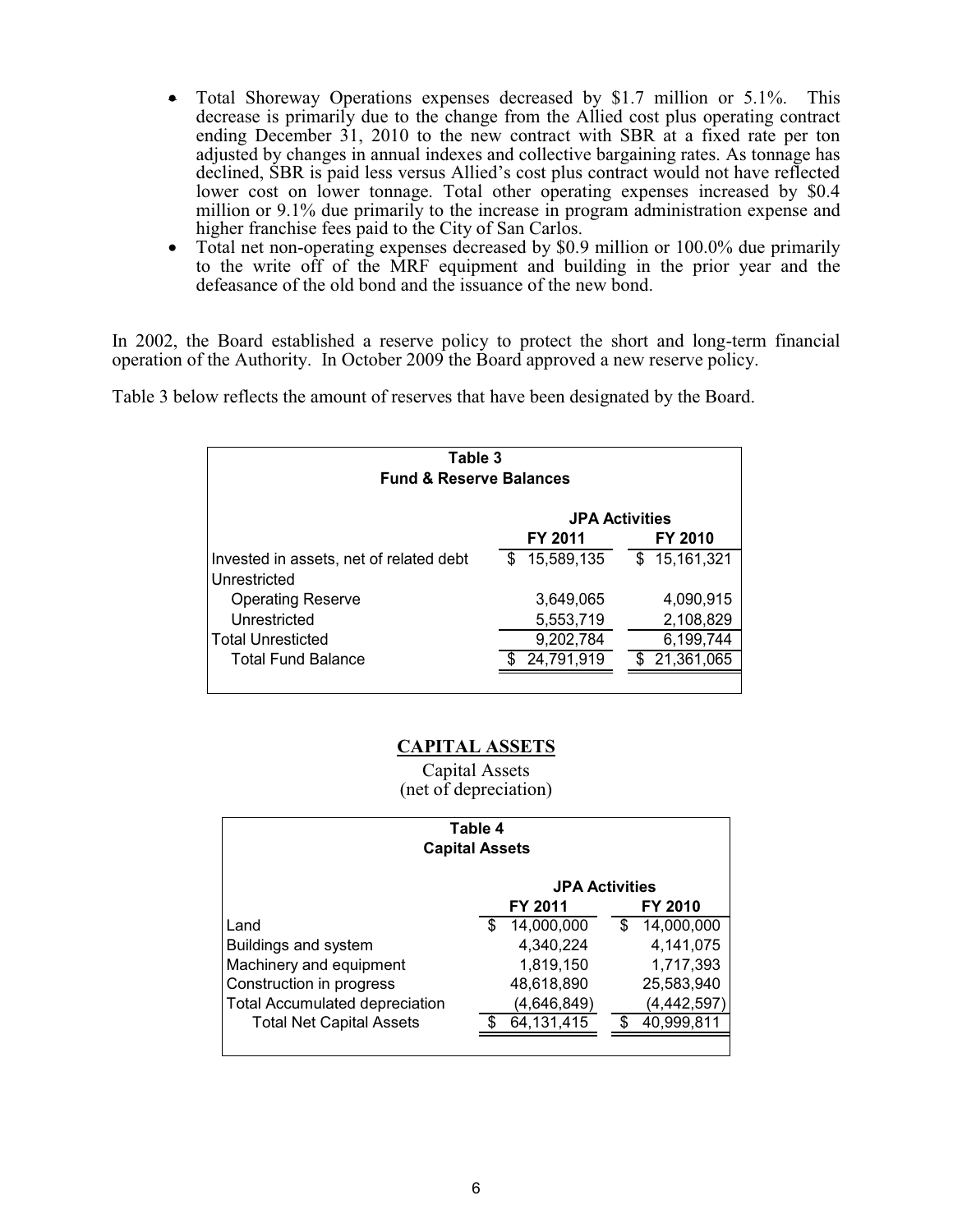The major addition to capital assets was the increase in construction in progress related to the Shoreway Master Plan spending on planning, design, engineering, construction and the purchase of new MRF equipment for the Shoreway capital project.

Additional information on the capital assets can be found in Note (4) of the financial statements.

# **LONG-TERM DEBT**

At the end of the current fiscal year, the Authority had bonded debt outstanding of \$56,687,247.

| Table 5<br><b>Outstanding Debt</b>       |  |            |  |            |  |
|------------------------------------------|--|------------|--|------------|--|
|                                          |  | FY 2011    |  | FY 2010    |  |
| 2000 Revenue Bonds                       |  |            |  |            |  |
| 2009A Revenue Bond<br>2009B Revenue Bond |  | 53,500,000 |  | 53,500,000 |  |
|                                          |  | 3,000,000  |  | 3,000,000  |  |
| Net Premium 2009A                        |  | 187,247    |  | 194,747    |  |
|                                          |  | 56,687,247 |  | 56,694,747 |  |
|                                          |  |            |  |            |  |

Additional information on the Authority's long-term debt can be found in the Note (5) to the accompanying financial statements.

## Subsequent Events

The Master Plan construction project is proceeding with an estimated completion date of June 2012 at which time the costs will be reclassed from construction in progress to the appropriate asset category. The project capital cost in total remains on budget including the contingency amount.

## Contacting the Authority's Financial Management

This financial report is designed to provide our member agencies, investors and creditors with a general overview of the Authority's finances and to show the Authority's accountability for the revenues and expenditures in the course of doing business. If you have questions about this report or need additional financial information, contact the Executive Director, South Bayside Waste Management Authortiy, 610 Elm Street, San Carlos, California 94070.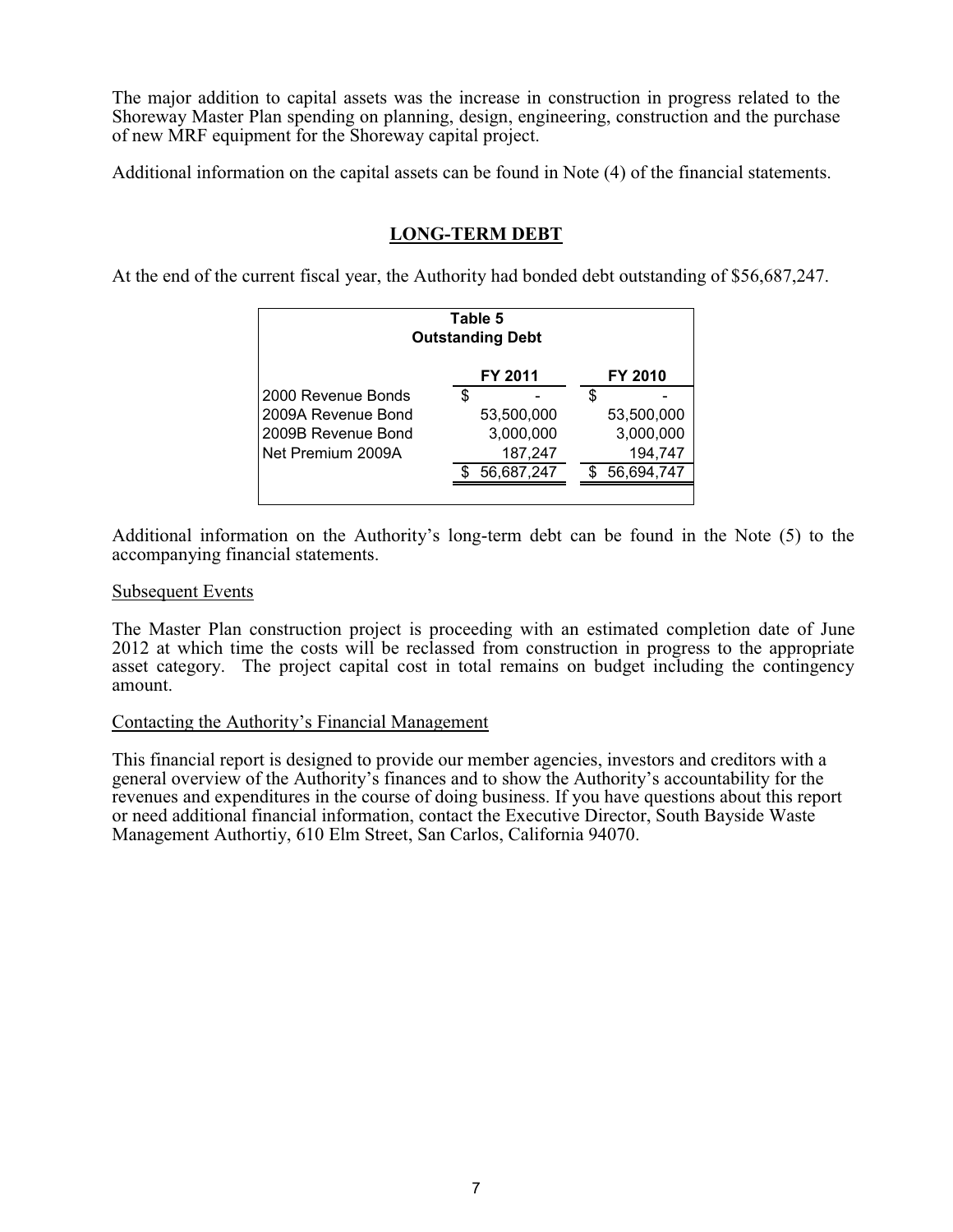### **STATEMENT OF NET ASSETS JUNE 30, 2011**

| <b>ASSETS</b>                                   |                         |
|-------------------------------------------------|-------------------------|
| <b>Current Assets</b>                           |                         |
| Cash and investments for operations             | \$<br>13,053,318        |
| Accounts receivable                             | 4,024,984               |
| Interest receivable                             | 78,346                  |
| Prepaid Items                                   | 6,525                   |
| <b>Total Current Assets</b>                     | 17, 163, 173            |
|                                                 |                         |
| <b>Noncurrent Assets</b>                        |                         |
| Cash and cash equivalents with fiscal agent     | 8,144,967               |
| Unamortized bond issuance costs                 | 555,547                 |
| Capital assets                                  |                         |
| Land                                            | 14,000,000              |
| Construction in progress                        | 48,618,890<br>4,340,224 |
| <b>Building</b>                                 |                         |
| Equipment                                       | 1,819,150               |
| Less: Accumulated depreciation                  | (4,646,849)             |
| Net capital assets                              | 64, 131, 415            |
| <b>Total Noncurrent Assets</b>                  | 72,831,929              |
| <b>Total Assets</b>                             | 89,995,102              |
| <b>LIABILITIES</b>                              |                         |
| <b>Current Liabilities:</b>                     |                         |
| Accounts payable                                | 3,721,573               |
| <b>Accrued liabilities</b>                      | 2,202,622               |
| Interest payable                                | 1,059,288               |
| Unearned revenue                                | 18,993                  |
| Current portion of compensated absences         | 31,711                  |
|                                                 |                         |
| <b>Total Current Liabilities</b>                | 7,034,187               |
| <b>Noncurrent Liabilities:</b>                  |                         |
| <b>Accrued liabilities</b>                      | 1,468,159               |
| Compensated absences due in more than one year  | 13,590                  |
| Long-term debt due in more than one year        | 56,687,247              |
|                                                 |                         |
| <b>Total Noncurrent Liabilities</b>             | 58,168,996              |
| <b>Total Liabilities</b>                        | 65,203,183              |
| <b>Net Assets</b>                               |                         |
| Invested in capital assets, net of related debt | 15,589,135              |
| Unrestricted                                    | 9,202,784               |
|                                                 |                         |
| <b>Total Net Assets</b>                         | 24,791,919              |

See independent auditor's report and notes to basic financial statements.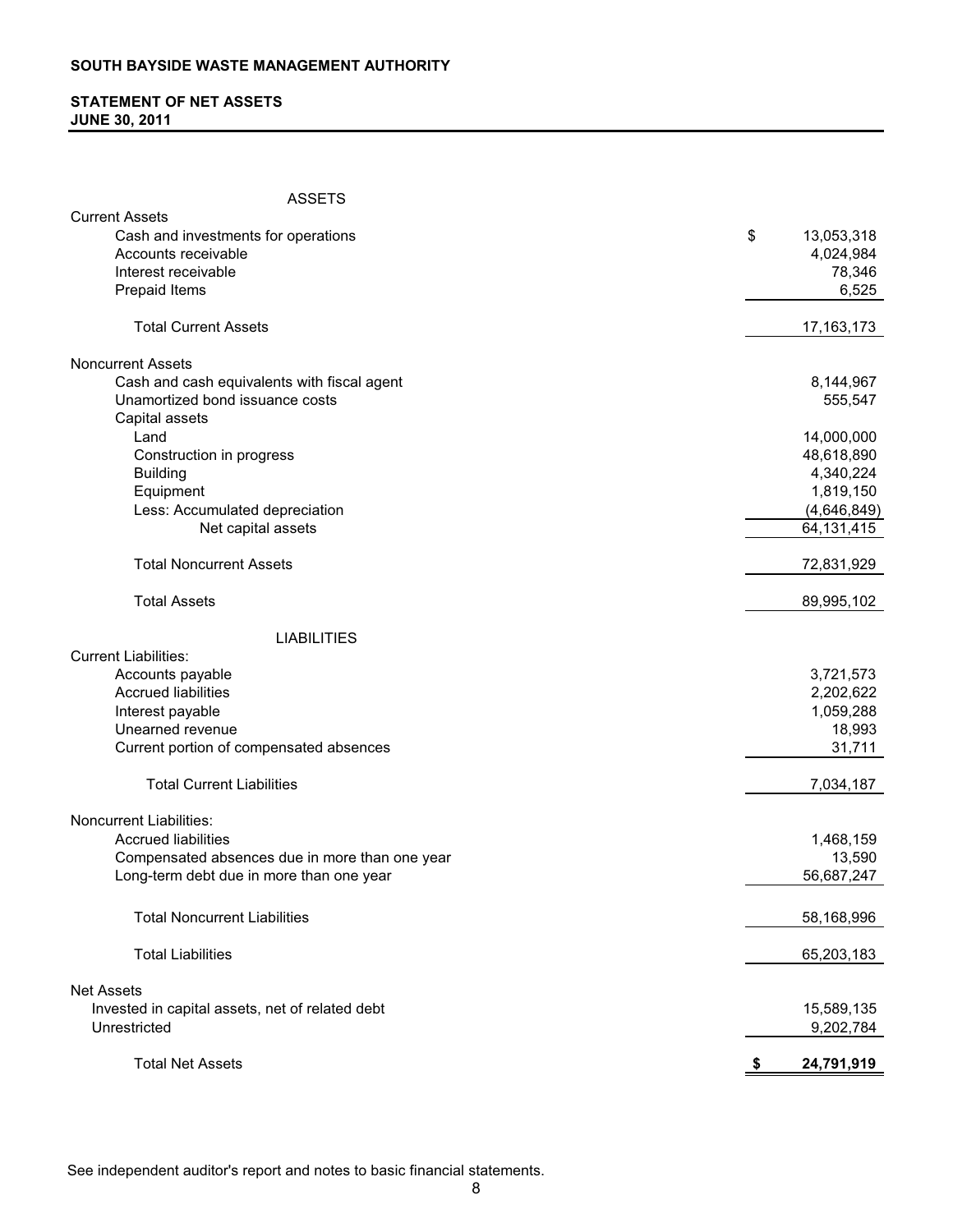## **STATEMENT OF REVENUES, EXPENSES AND CHANGES IN NET ASSETS FOR THE YEAR ENDED JUNE 30, 2011**

| <b>OPERATING REVENUES:</b>         |                  |
|------------------------------------|------------------|
| Charges for services               | \$<br>28,660,638 |
| Commodity revenue                  | 10,719,422       |
| Other                              | 627,347          |
| <b>TOTAL OPERATING REVENUES</b>    | 40,007,407       |
|                                    |                  |
| <b>OPERATING EXPENSES:</b>         |                  |
| Shoreway operations                | 31,828,593       |
| SBWMA program administration       | 3,171,983        |
| Franchise fee - transfer station   | 1,356,442        |
| Depreciation                       | 204,252          |
| <b>Total Operating Expenses</b>    | 36,561,270       |
| Operating (Loss)                   | 3,446,137        |
| NONOPERATING REVENUES (EXPENSES):  |                  |
| Investment income                  | (6, 575)         |
| Interest expense                   | 7,500            |
| Amortization expense               | (22, 222)        |
| Unclaimed funds                    | 6,014            |
| Net Nonoperating Revenue (Expense) | (15, 283)        |
| Change in Net Assets               | 3,430,854        |
| NET ASSETS AT BEGINNING OF YEAR    | 21,361,065       |
| NET ASSETS AT END OF YEAR          | \$<br>24,791,919 |

See independent auditor's report and notes to basic financial statements.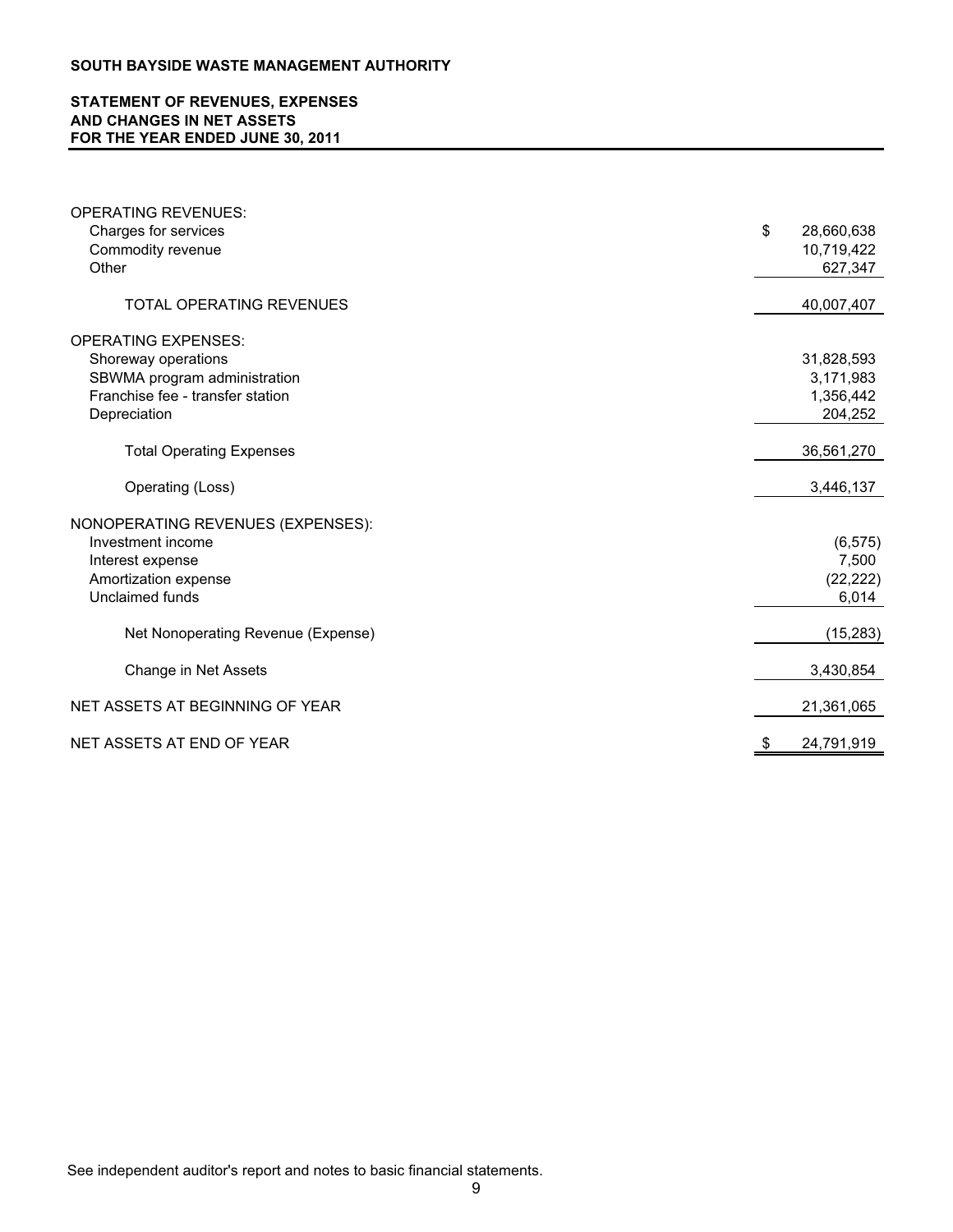### **STATEMENT OF CASH FLOWS FOR THE YEAR ENDED JUNE 30, 2011**

| CASH FLOWS FROM OPERATING ACTIVITIES:<br>Cash received from customers<br>Payments to suppliers                                                                                                                                                                                                                                                                                                            | \$<br>37, 167, 720<br>(32,706,816)                                                  |
|-----------------------------------------------------------------------------------------------------------------------------------------------------------------------------------------------------------------------------------------------------------------------------------------------------------------------------------------------------------------------------------------------------------|-------------------------------------------------------------------------------------|
| Net Cash Flows from Operating Activities                                                                                                                                                                                                                                                                                                                                                                  | 4,460,904                                                                           |
| CASH FLOWS FROM INVESTING ACTIVITIES:<br>(Increase) decrease in cash and investments with fiscal agent<br>Interest received                                                                                                                                                                                                                                                                               | 22,711,290<br>26,422                                                                |
| Net Cash Flows from Investing Activities                                                                                                                                                                                                                                                                                                                                                                  | 22,737,712                                                                          |
| CASH FLOWS FROM CAPITAL AND<br><b>RELATED FINANCING ACTIVITIES:</b><br>Capital asset acquisition and construction<br>Net Cash Flows from Capital and Related Financing Activities                                                                                                                                                                                                                         | (23, 335, 856)                                                                      |
| NET INCREASE IN CASH<br>AND CASH EQUIVALENTS                                                                                                                                                                                                                                                                                                                                                              | (23, 335, 856)<br>3,862,760                                                         |
| CASH AND CASH EQUIVALENTS - BEGINNING OF YEAR                                                                                                                                                                                                                                                                                                                                                             | 9,190,558                                                                           |
| CASH AND CASH EQUIVALENTS - END OF YEAR                                                                                                                                                                                                                                                                                                                                                                   | \$<br>13,053,318                                                                    |
| RECONCILIATION OF OPERATING LOSS TO NET<br>CASH PROVIDED BY OPERATING ACTIVITIES<br>Operating Income (loss)<br>Adjustments to reconcile operating loss<br>net cash provided (used) by operating activities:<br>Depreciation and amortization<br>Other nonoperating revenues<br>Change in assets and liabilities<br>(Increase) decrease in accounts receivables<br>(Increase) decrease in prepaid expenses | $\boldsymbol{\mathsf{S}}$<br>3,446,137<br>204,252<br>6,014<br>(2,435,036)<br>38,401 |
| Increase (decrease) in accounts payable<br>Increase (decrease) in accrued liabilities<br>Increase (decrease) in unearned revenue<br>Increase (decrease) in accrued compensated absences                                                                                                                                                                                                                   | 3,599,071<br>(410, 665)<br>18,993<br>(6, 263)                                       |
| <b>Total Adjustments</b>                                                                                                                                                                                                                                                                                                                                                                                  | 1,014,767                                                                           |
| NET CASH PROVIDED BY<br>OPERATING ACTIVITIES                                                                                                                                                                                                                                                                                                                                                              | 4,460,904<br>\$                                                                     |
| NONCASH INVESTING, CAPITAL<br>AND FINANCING ACTIVITIES:<br>Amortization related to long-term debt                                                                                                                                                                                                                                                                                                         | $\frac{1}{2}$<br>14,722                                                             |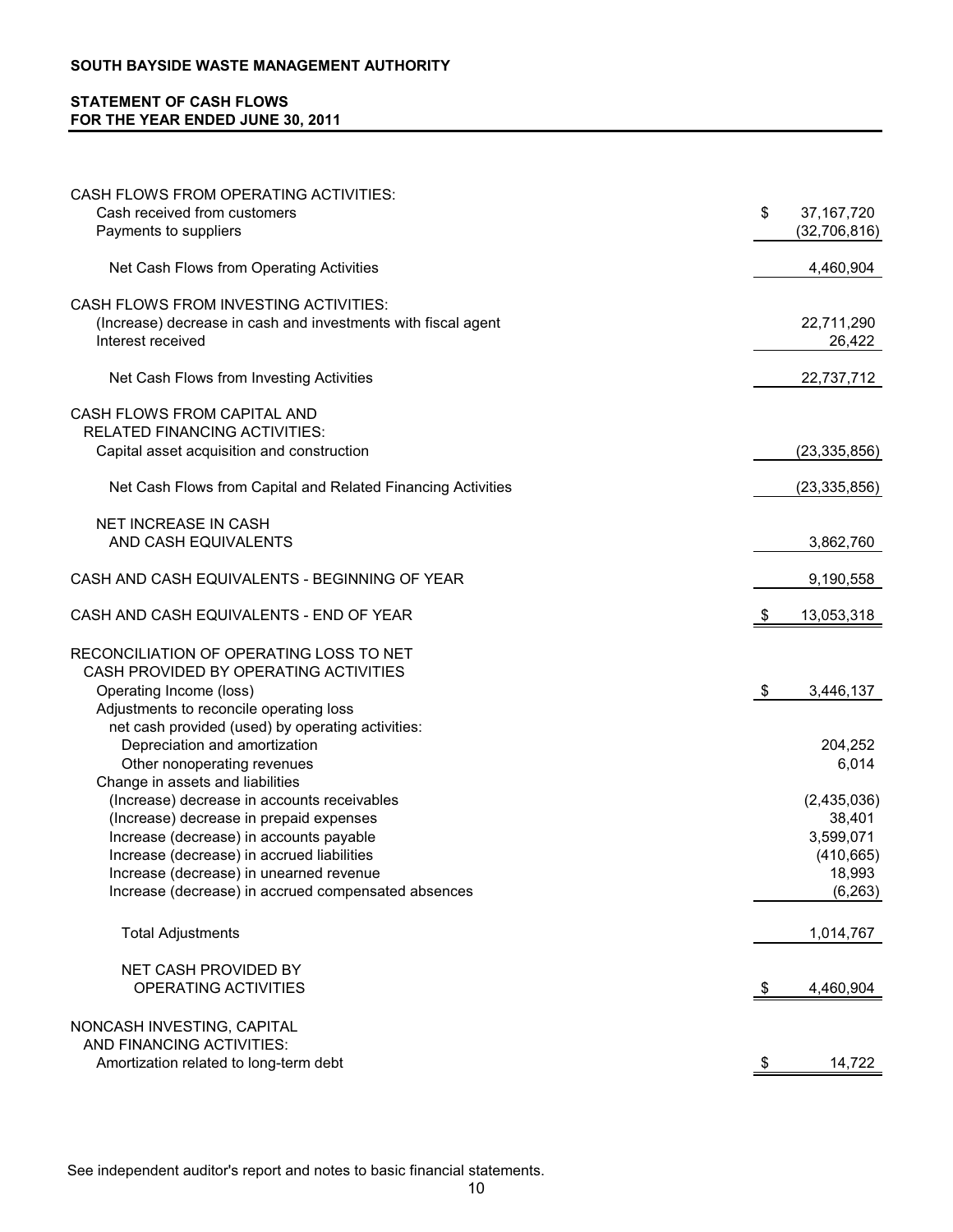## **NOTES TO BASIC FINANCIAL STATEMENTS JUNE 30, 2011**

#### **Note 1: Summary of Significant Accounting Policies**

#### **a. Organization**

The South Bayside Waste Management Authority (the Authority) is a joint powers authority formed on October 13, 1999 for the purpose of joint ownership, financing and administration of the Facilities, currently the San Carlos Transfer Station and the San Mateo Recyclery; and the planning, administration management, review, monitoring, enforcement and reporting of solid waste, recyclable material and plant material collection activities within Authority's service area.

Members of the Authority currently include the cities of Atherton, Belmont, Burlingame, East Palo Alto, Foster City, Hillsborough, Menlo Park, Redwood City, San Carlos, San Mateo, as well as the West Bay Sanitation District and the County of San Mateo.

The Authority is controlled by a twelve member board consisting of one representative from each member. None of the member entities exercise specific control over the budgeting and financing of the Authority's activities beyond their representation on the board. Accounting services are provided by the City of San Carlos.

Through the operation of franchise agreements with each member, Republic Services, Inc. (formerly Allied Waste Management) collects fees charged for the use of the Facilities and remits them to the Authority. Pursuant to an Operations Agreement with the Authority, Republic Services, Inc. will operate the Facilities and be paid compensation based on costs, a provision for profit and incentives for cost savings and performance through December 31, 2010. Effective January 1, 2011 South Bay Recycling began operating the Facilities and is paid compensation based on fees per ton. The fees are adjusted annually based on CPI indexes and CBA agreement wage and benefit rate changes until the current CBA agreements expire in 2013 at which time they revert to index adjustments. In addition, there are various disposal and processing vendors such as BFI, Browning Ferris, Recology Grover, Zanker Road and Bio-Fuel Systems. In addition, to assist in the transition from the prior operator to the new, a third party Smurfit-Stone was utilized.

### **b. Enterprise Fund Accounting**

The Authority is a proprietary entity; it uses an enterprise fund format to report its activities for financial statement purposes. Enterprise funds are used to account for operations that are financed and operated in a manner similar to private business enterprises, where the intent of the governing body is that the costs and expenses, including depreciation, of providing goods or services to the general public on a continuing basis be financed or recovered primarily through user charges.

An enterprise fund is used to account for activities similar to those in the private sector, where the proper matching of revenues and costs is important and the full accrual basis of accounting is required. With this measurement focus, all assets and all liabilities of the enterprise are recorded on its balance sheet, all revenues are recognized when earned and all expenses, including depreciation, are recognized when incurred. Enterprise fund equity includes retained earnings and contributed capital.

The Authority follows those Financial Accounting Standard Board Statements issued before November 30, 1989 which do not conflict with Governmental Accounting Standards Board Statements.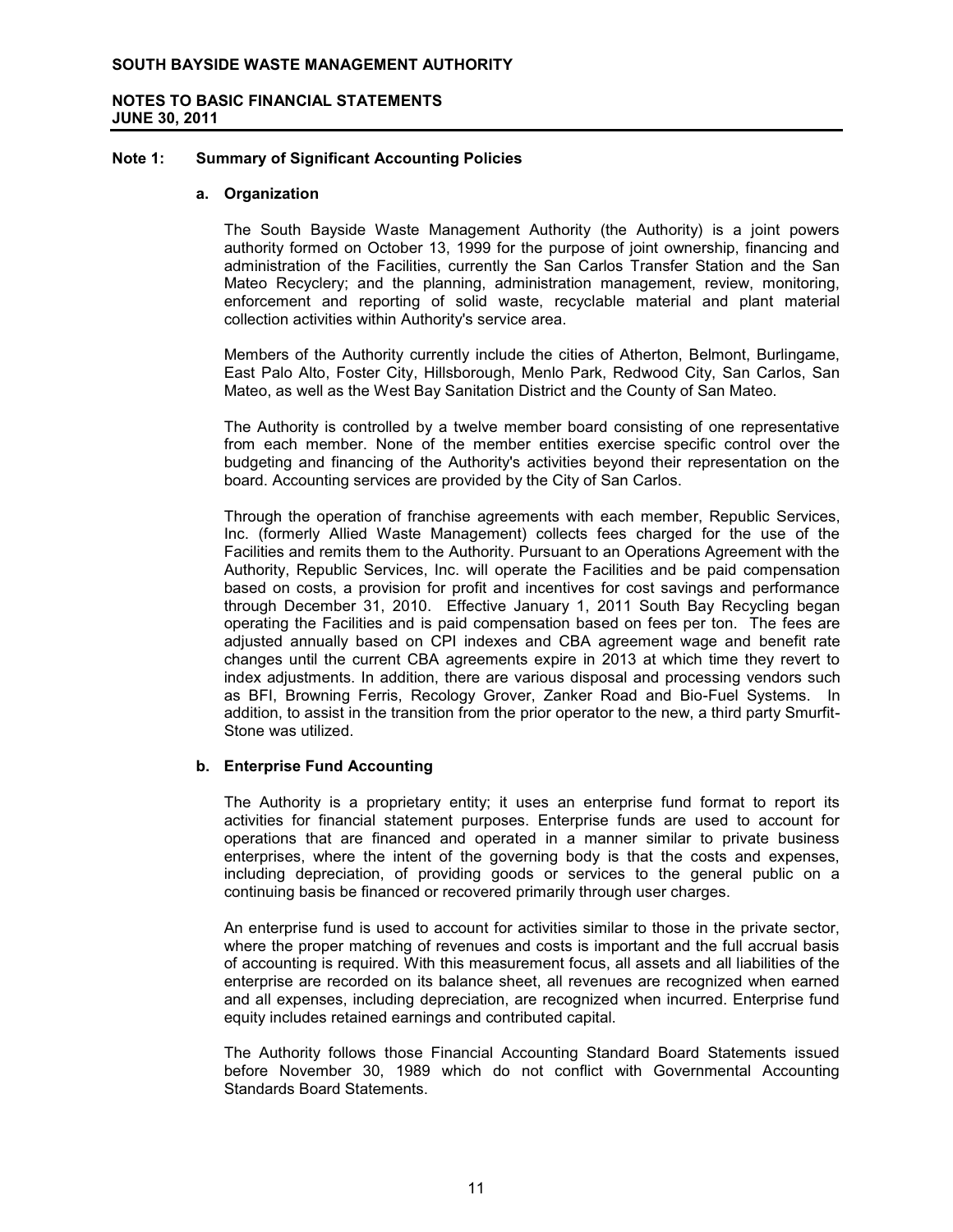#### **Note 1: Summary of Significant Accounting Policies (Continued)**

#### **c. Capital Assets**

All capital assets are valued at historical cost or estimated historical cost if actual historical cost is not available. Contributed capital assets are valued at their estimated fair market value on the date contributed. Expenditures which materially increase the value or life of capital assets plant assets are capitalized and depreciated over the remaining useful life of the asset.

All capital assets with limited useful lives are depreciated over their estimated useful lives. The purpose of depreciation is to spread the cost of capital assets equitably among all users over the life of these assets. The amount charged to depreciation expense each year represents that year's pro rata share of the cost of capital assets.

Depreciation is provided using the straight line method which means the cost of the asset is divided by its expected useful life in years and the result is charged to expense each year until the asset is fully depreciated. The Authority has assigned the useful lives listed below to capital assets:

| <b>Building</b> | 10-40 years |
|-----------------|-------------|
| Equipment       | 5-20 years  |

Major outlays for capital assets and improvements are capitalized as projects are constructed. Interest incurred during the construction phase is reflected in the capitalized value of the asset constructed, net of interest earned on the invested proceeds over the same period.

#### **d. Compensated Absences**

Compensated absences comprise unpaid vacation which is accrued as earned. All employees who hold full-time regular positions are entitled to 15 working days' vacation pay upon successful completion of their first year of continuous service. The accrual rate increases as length of service exceeds 5 years. Maximum accumulation of vacation is two years' vacation accrual. Upon termination or retirement, full-time employees are entitled to receive compensation at their current base salary for all unused vacation leave. The liability for compensated absences is determined annually.

Compensated absences are liquidated by the General Fund.

#### **e. Retirement and Deferred Compensation Plans**

The Authority offers its employees a retirement plan created in accordance with Internal Revenue Code Section 401a. The employer contribution to the 401a is 10% plus a match up to 2% of the employee contribution.

The Authority also offers its employees a deferred compensation plan created in accordance with Internal Revenue Code Section 457b. Pursuant to the IRC subsection (g), all amounts of compensation deferred under the deferred compensation plan, all property, or rights are solely the property and rights of the employee and beneficiaries of the Plan. Deferred compensation funds are not subject to the claims of the Authority's general creditors; consequently, the assets and related liabilities of the plan are not included within the Authority's financial statements.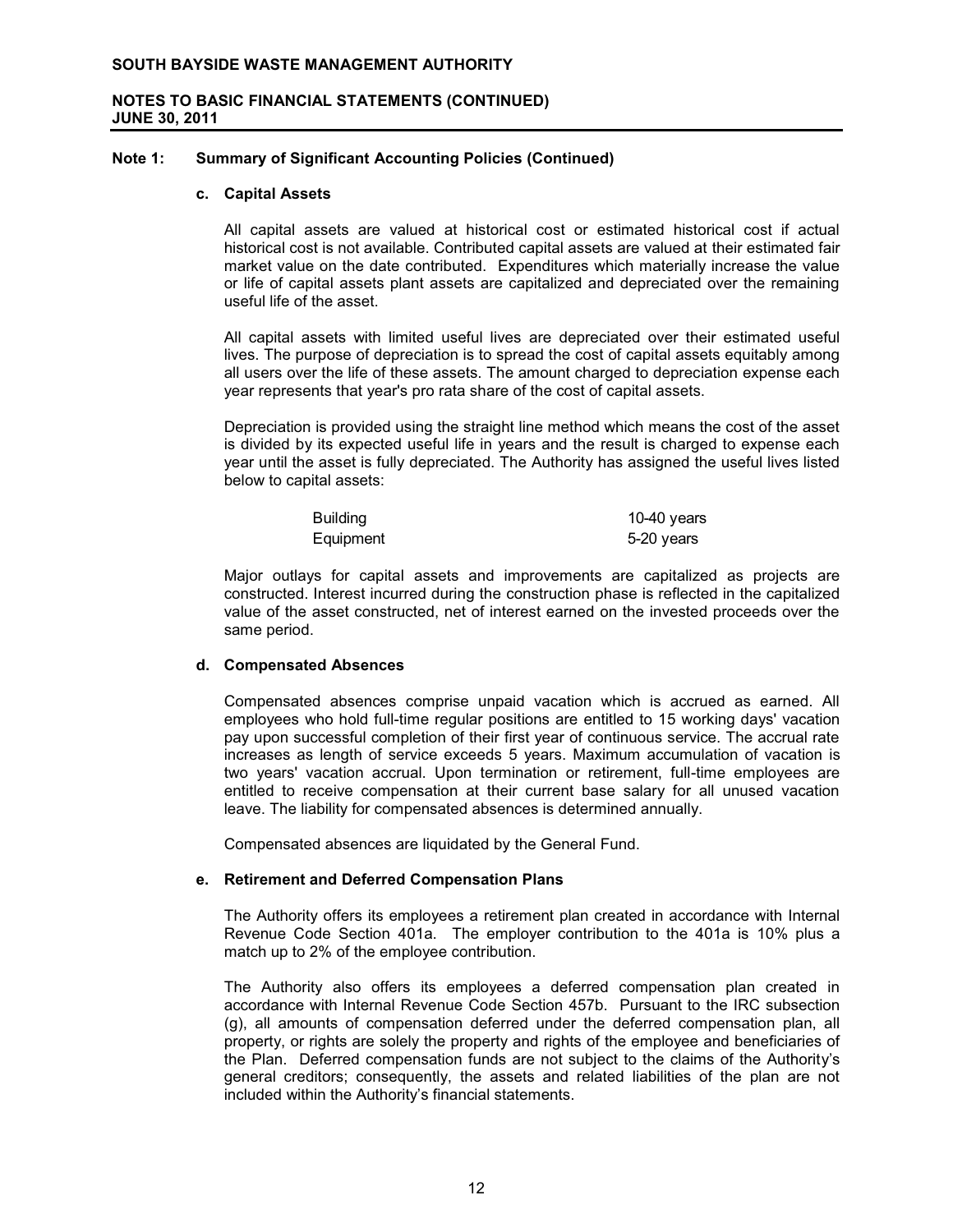#### **Note 2: Cash and Investments**

The Authority pools cash from all sources except cash and investments held by fiscal agents so that it can be invested at the maximum yield consistent with safety and liquidity, while individual funds can make expenditures at any time.

#### **a. Policies**

California Law requires banks and savings and loan institutions to pledge government securities with a market value of 110% of the Authority's cash on deposit, or first trust deed mortgage notes with a market value of 150% of the deposit, as collateral for these deposits. Under California Law this collateral is held in a separate investment pool by another institution in the Authority's name and places the Authority ahead of general creditors of the institution.

The Authority invests in individual investments and in investment pools. Individual investments are evidenced by specific identifiable *securities instruments,* or by an electronic entry registering the owner in the records of the institution issuing the security, called the *book entry* system. In order to increase security, the Authority employs the Trust Department of a bank as the custodian of certain Authority managed investments, regardless of their form.

The Authority's investments are carried at fair value, as required by generally accepted accounting principles. The Authority adjusts the carrying value of its investments to reflect their fair value at each fiscal year end, and it includes the effects of these adjustments in income for that fiscal year.

#### **b. Classification**

Cash and investments are classified in the financial statements as shown below, based on whether or not their use is restricted under the terms of Authority debt instruments or agreements.

| <b>Statements of Net Assets</b>        |    |            |
|----------------------------------------|----|------------|
| Cash and investments for operations    | S. | 13,053,318 |
| Cash and investments with fiscal agent |    | 8.144.967  |
|                                        |    |            |
| <b>Total Cash and Investments</b>      |    | 21,198,285 |

Cash and investments for operations is used in preparing proprietary fund statements of cash flows because these assets are highly liquid and are expended to liquidate liabilities arising during the year.

#### **c. Investment Authorized by the California Government Code and the Authority's Investment Policy**

The Authority's Investment Policy and the California Government Code allow the Authority to invest in the following, provided the credit ratings of the issuers are acceptable to the Authority; and approved percentages and maturities are not exceeded. The table below also identifies certain provisions of the California Government Code, or the Authority's Investment Policy where the Authority's Investment Policy where is more restrictive.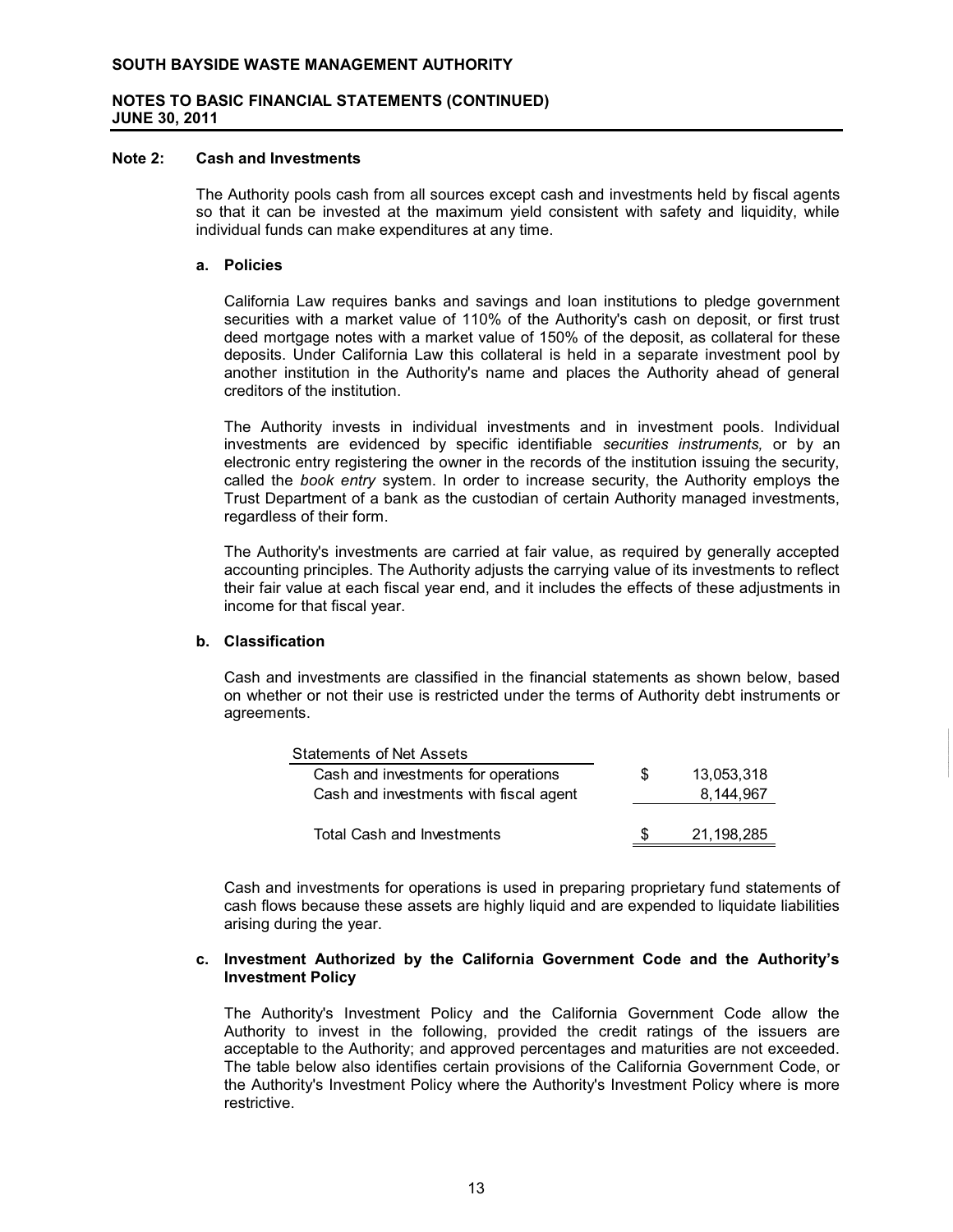### **Note 2: Cash and Investments (Continued)**

|                                                                 |                | Minimum | Maximum                     | Investment    |
|-----------------------------------------------------------------|----------------|---------|-----------------------------|---------------|
|                                                                 | Maximum        | Credit  | in                          | In One        |
| Authorized Investment Type                                      | Maturity       | Quality | Portfolio                   | <b>Issuer</b> |
| State of California Local Agency<br>Investment Fund (LAIF Pool) | Upon<br>Demand | N/A     | \$40,000,000<br>per account | N/A           |
| San Mateo County Investment Pool                                | Upon<br>Demand | N/A     | \$40,000,000<br>per account | N/A           |
| U.S. Treasury Bonds, Notes and Bills                            | 5 Years        | N/A     | 100%.                       | N/A           |
| U.S. Government Agency and Federal<br><b>Agency Securities</b>  | 5 Years        | N/A     | 100%                        | N/A           |
| <b>Bankers Acceptances</b>                                      | 180 Days       | N/A     | 30%                         | (A), (B)      |
| <b>Commercial Paper</b>                                         | 270 Days       | AA.     | 25%                         | (A), (B)      |
| Negotiable Certificates of Deposit                              | 5 Years        | N/A     | 30%                         | (A), (B)      |
| Time Certificates of Deposit - Banks<br>or Savings and Loans    | 5 Years        | N/A     | 25%                         | (A), (B)      |
| Medium Term Corporate Notes                                     | 5 Years        | AA      | 30%                         | (A), (B)      |

(A) 5% of outstanding paper of issuing corporation

(B) 5% of the portfolio in one corporation

### **d. Investments Authorized by Debt Agreements**

The Authority must maintain required amounts of cash and investments with trustees or fiscal agents under the terms of certain debt issues. These funds are unexpended bond proceeds or are pledged reserves to be used if the Authority fails to meet its obligations under these debt issues. The California Government Code requires these funds to be invested in accordance with Authority resolutions, bond indentures or State statutes. The table below identifies the investment types that are authorized for investments held by fiscal agents. The table also identifies certain provisions of these debt agreements:

|                                                             | Minimum               |
|-------------------------------------------------------------|-----------------------|
| Authorized Investment Type                                  | <b>Credit Quality</b> |
| Direct obligations of the Department of the Treasury of the |                       |
| <b>United States</b>                                        | <b>None</b>           |
| Fully guaranteed obligations of federal agencies            | None                  |
| Direct obligations of FNMA, FHLMC, REFCORP, Federal         |                       |
| Home Loan, AMBAC Assurance                                  | AAA                   |
| U.S. dollar denominated deposit accounts                    | $A - 1 +$             |
| <b>Commercial Paper</b>                                     | AA                    |
| Money market fund                                           | AAA                   |
| Pre-refunded municipal obligations                          | None                  |
| General obligations of States                               | A2/A                  |
| State of California Local Agency Investment Fund            | None                  |
| San Mateo County Investment Pool                            | None                  |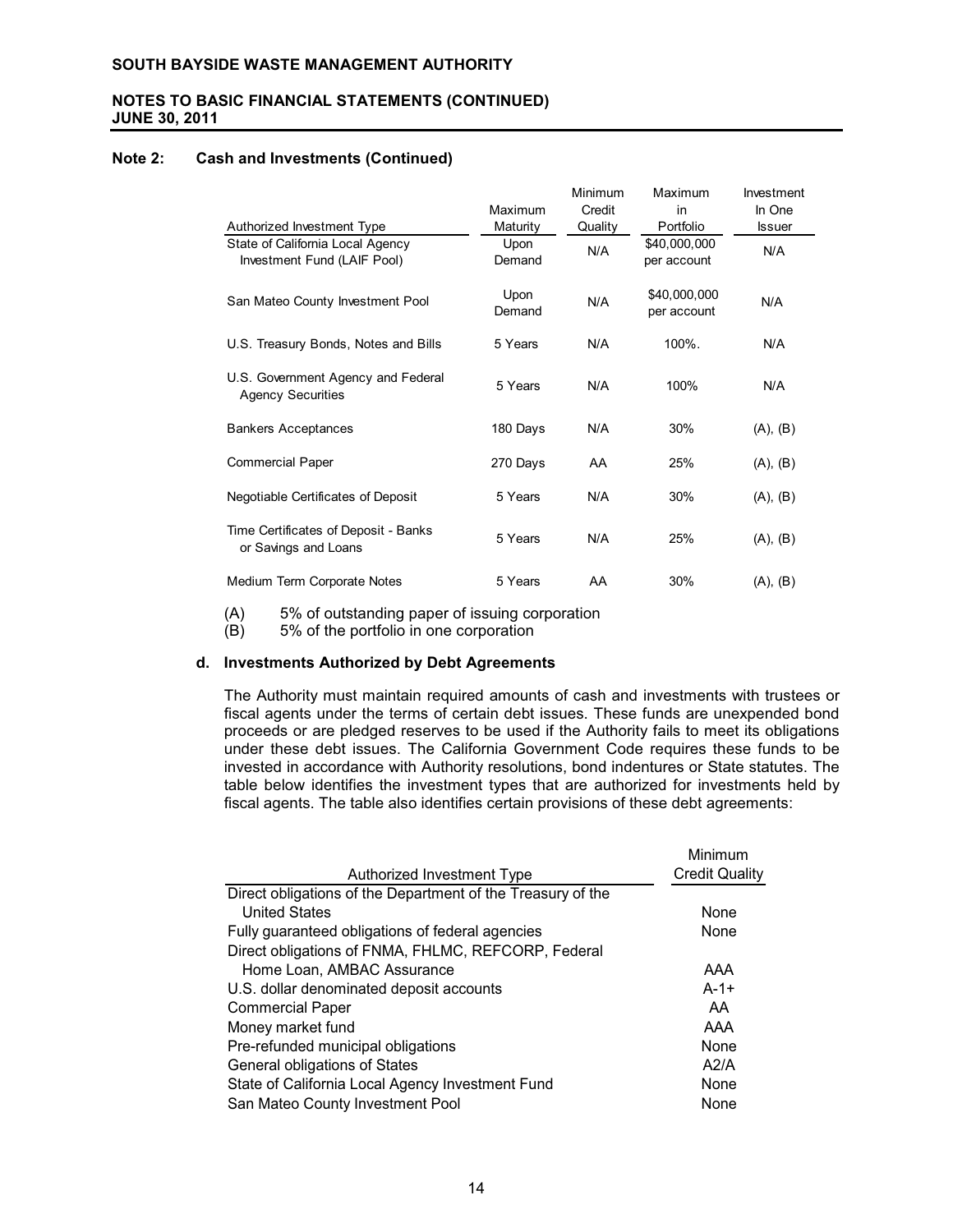#### **Note 2: Cash and Investments (Continued)**

#### **e. Interest Rate Risk**

Interest rate risk is the risk that changes in market interest rates will adversely affect the fair value of an investment. Normally, the longer the maturity of an investment, the greater the sensitivity of its fair value to changes in market interest rates. The Authority generally manages its interest rate risk by holding investments to maturity.

Information about the sensitivity of the fair values of the Authority's investments (including investments held by bond trustees) to market interest rate fluctuations is provided by the following table that shows the distribution of the Authority's investments by maturity or earliest call date:

| Investment Type                         | 12 Months<br>or less | 12 to 25<br>Months | Total           |
|-----------------------------------------|----------------------|--------------------|-----------------|
| San Mateo County Investment Pool        | \$<br>2,075,395      | \$                 | \$<br>2,075,395 |
| U.S. Government-Sponsored               |                      |                    |                 |
| Enterprise Agencies Non-callable        |                      | 3.904.292          | 3.904.292       |
| California Local Agency Investment Fund | 10, 157, 315         |                    | 10,157,315      |
| Money Market                            | 2,293,493            |                    | 2,293,493       |
| Total Investments                       | 14,526,203           | \$3,904,292        | 18,430,495      |
| Total Cash in Bank and Cash on Hand     |                      |                    | 2,767,790       |
| Total Cash and Investments              |                      |                    | 21,198,285      |

#### Local Agency Investment Fund

The Authority is a participant in the Local Agency Investment Fund (LAIF) that is regulated by California Government Code Section 16429 under the oversight of the Treasurer of the State of California. The Authority reports its investment in LAIF at the fair value amount provided by LAIF, which is the same as the value of the pool share. The balance available for withdrawal is based on the accounting records maintained by LAIF, which are recorded on an amortized cost basis. Included in LAIF's investment portfolio are collateralized mortgage obligations, mortgage-backed securities, other asset-backed securities, loans to certain state funds, and floating rate securities issued by federal agencies, government-sponsored enterprises, United States Treasury Notes and Bills, and corporations.

#### San Mateo County Investment Fund

The Authority is a voluntary participant in the San Mateo County Investment Fund (SMCIF) that is regulated by California Government Code Section 53600 under the oversight of the treasurer of the County of San Mateo. The Authority reports its investment in SMCIF at the fair value amount provided by SMCIF. The balance available for withdrawal is based on the accounting records maintained by SMCIF, which are recorded on an amortized cost basis. Included in SMCIF's investment portfolio are U.S. Treasury Notes, obligations issued by agencies of the U.S. Government, LAIF, corporate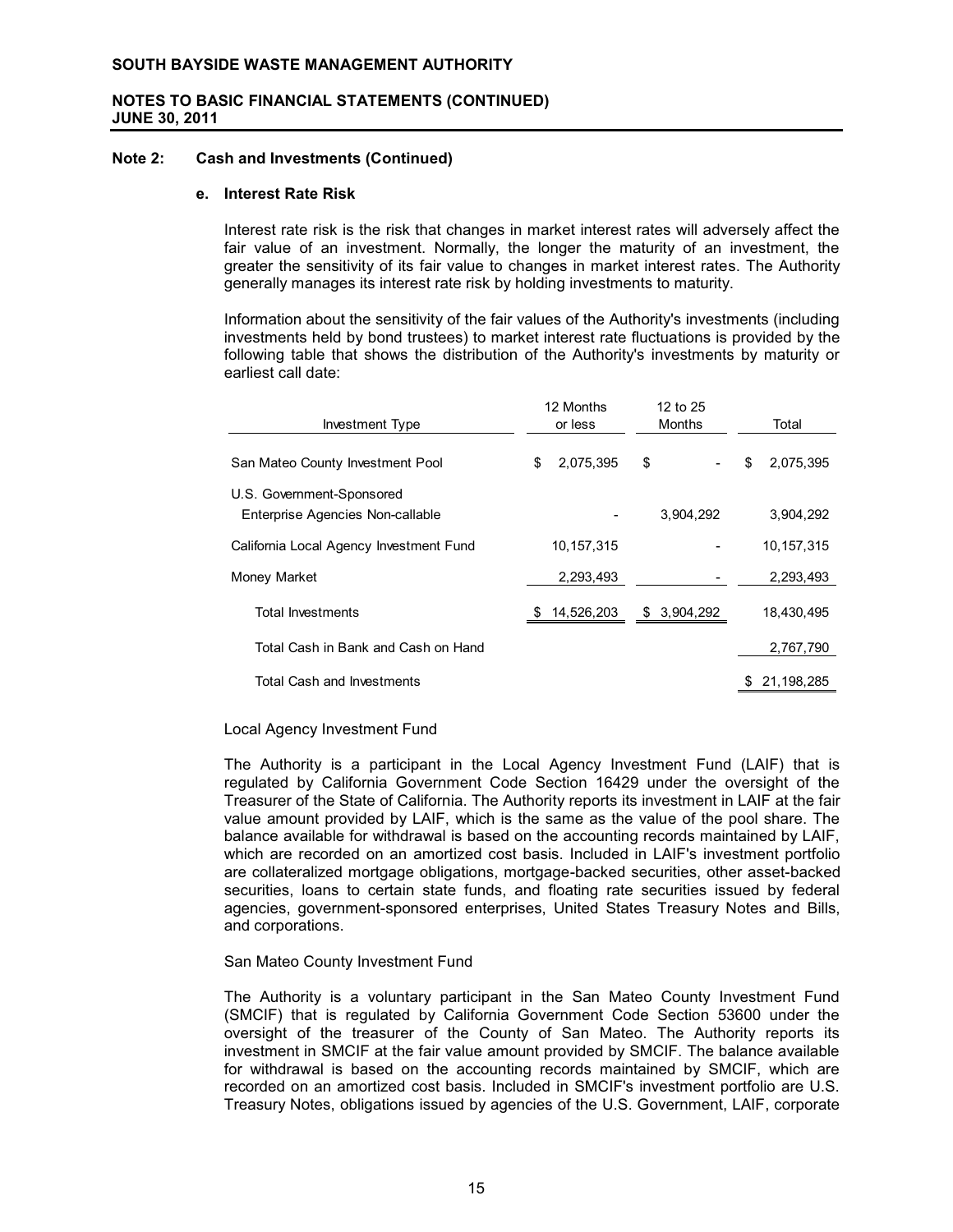#### **Note 2: Cash and Investments (Continued)**

notes, commercial paper, collateralized mortgage obligations, mortgage-backed securities, other asset-backed securities, and floating rate securities issued by federal agencies, government-sponsored enterprises, and corporations. The Authority reports its investments in SMCIF at the fair value amounts provided by SMCIF, which is the same as the value of the pool share.

#### **f. Credit Risk**

Credit risk is the risk that an issuer of an investment will not fulfill its obligation to the holder of the investment. This is measured by the assignment of a rating by a nationally recognized statistical rating organization.

On Aug. 5, 2011, Standard & Poor's Ratings Services lowered its long-term sovereign credit rating on the United States of America to AA+ from AAA. As a result, on Aug. 8, 2011, Standard & Poor's Ratings Services lowered its issuer credit ratings and related issue ratings on various Federal Home Loan Bank, Federal Farm Credit Bank, Fannie Mae and Freddie Mac to AA+ from AAA. The Authority invests in both LAIF and the SMCIF, which invest in various underlying securities, including the federal agency securities listed above. While neither LAIF nor the SMCIF is rated, the federal agency securities are, and these have been affected by this rating change.

Presented below is the actual rating as of June 30, 2011 for each investment type as provided by Moody's ratings:

| Investment Type                                                             |   | AAA       |    | Total                   |
|-----------------------------------------------------------------------------|---|-----------|----|-------------------------|
| U.S. Government Sponsored Enterprises Agencies                              |   |           |    |                         |
| Non-callable                                                                | S | 3,904,292 | S. | 3,904,292               |
| Money Market (U.S. Securities                                               |   | 2,293,493 |    | 2,293,493               |
| Totals                                                                      |   | 6,197,785 |    | 6,197,785               |
| California Local Agency Investment Fund<br>San Mateo County Investment Pool |   |           |    | 10.157.316<br>2,075,394 |
| Total Investments                                                           |   |           |    | 18,430,495              |
| Total Cash in bank and cash on hand                                         |   |           |    | 2,767,790               |
| <b>Total Cash and Investments</b>                                           |   |           |    | \$21,198,285            |

### **g. Concentration of Credit Risk**

The Authority's investment policy contains certain limitations on the amount that can be invested in any one issuer. In certain categories, these limitations surpass those required by California Government Code Sections 53600 et seq. Investments in any one issuer, other than U.S. Treasury securities, mutual funds, and external investment pools, that represent 5% or more of total Entity-wide investments are as follows at June 30, 2011:

|                                  |                           | Reported    |
|----------------------------------|---------------------------|-------------|
| <b>Issuer</b>                    | Investment Type           | Amount      |
| Federal Home Loan Mortgage Corp. | Federal agency securities | \$3,904,292 |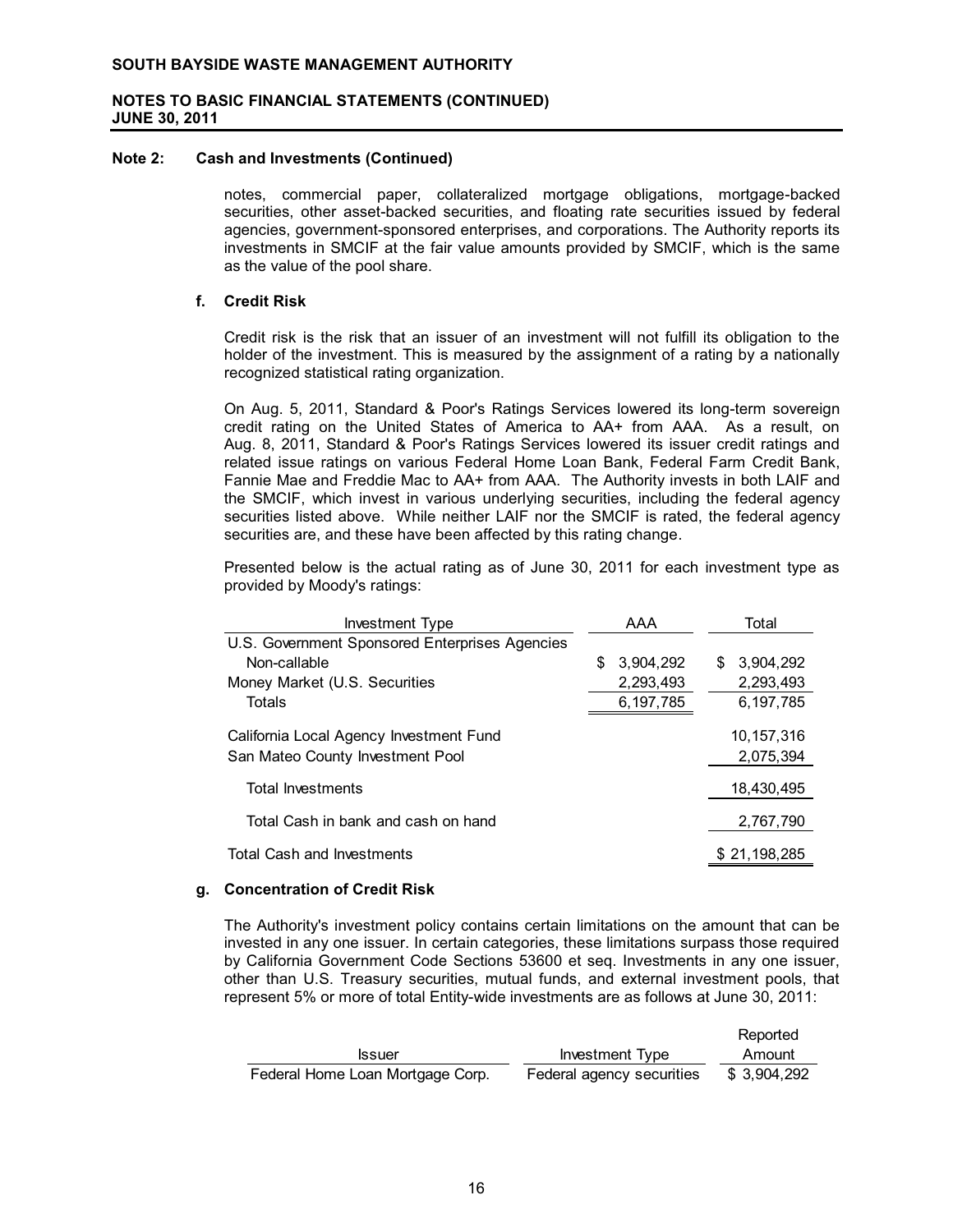#### **Note 3: Capital Assets and Facilities Operations**

Pursuant to a sales agreement with Republic Services, Inc., the Authority purchased land, and buildings and personal property amounting to \$14 million and \$5.228 million, respectively. These facilities comprise the San Carlos Transfer Station and San Mateo Recyclery. The Authority signed an agreement to lease back the facilities to Republic Services, Inc. which operates them. This agreement expired on December 31, 2006 and the Authority has extended the agreement until December 31, 2010. During the year ended June 30, 2011, as of December 31, 2010 the Authority paid \$13,901,342 to Republic Services, Inc. to operate the facilities. Effective January 1, 2011 through June 30, 2011 the Authority paid \$6,709,339 to South Bay Recycling to operate the Facility, \$6,538,836 to various processing vendors and \$4,278,696 to Smurfit-Stone for interim operations during the transition.

#### **Note 4: Capital Assets**

Changes in capital assets were as follows for fiscal 2010-2011:

|                                                             | <b>Balance</b>            |              |             | <b>Balance</b> |  |
|-------------------------------------------------------------|---------------------------|--------------|-------------|----------------|--|
|                                                             | July 1, 2010<br>Additions |              | Retirements | June 30, 2011  |  |
| Business-type activities<br>Capital assets not depreciated: |                           |              |             |                |  |
| Land                                                        | \$14,000,000              | \$           | \$          | \$14,000,000   |  |
| <b>Construction in Progress</b>                             | 25,583,940                | 23,034,950   |             | 48,618,890     |  |
| Total non-depreciable assets                                | 39,583,940                | 23,034,950   |             | 62,618,890     |  |
| Capital assets being depreciated:                           |                           |              |             |                |  |
| <b>Buildings</b>                                            | 4,141,075                 | 199,149      |             | 4,340,224      |  |
| Equipment                                                   | 1,717,393                 | 101,757      |             | 1,819,150      |  |
| Total depreciable assets                                    | 5,858,468                 | 300,906      |             | 6,159,374      |  |
| Less accumulated depreciation:                              |                           |              |             |                |  |
| <b>Buildings</b>                                            | (3, 190, 281)             | (141, 185)   |             | (3,331,466)    |  |
| Equipment                                                   | (1, 252, 316)             | (63,067)     |             | (1, 315, 383)  |  |
| Total accumulated depreciation                              | (4,442,597)               | (204,252)    |             | (4,646,849)    |  |
| Net depreciable assets                                      | 1,415,871                 | 96,654       |             | 1,512,525      |  |
| Capital assets, net                                         | \$40,999,811              | \$23,131,604 | \$          | \$64,131,415   |  |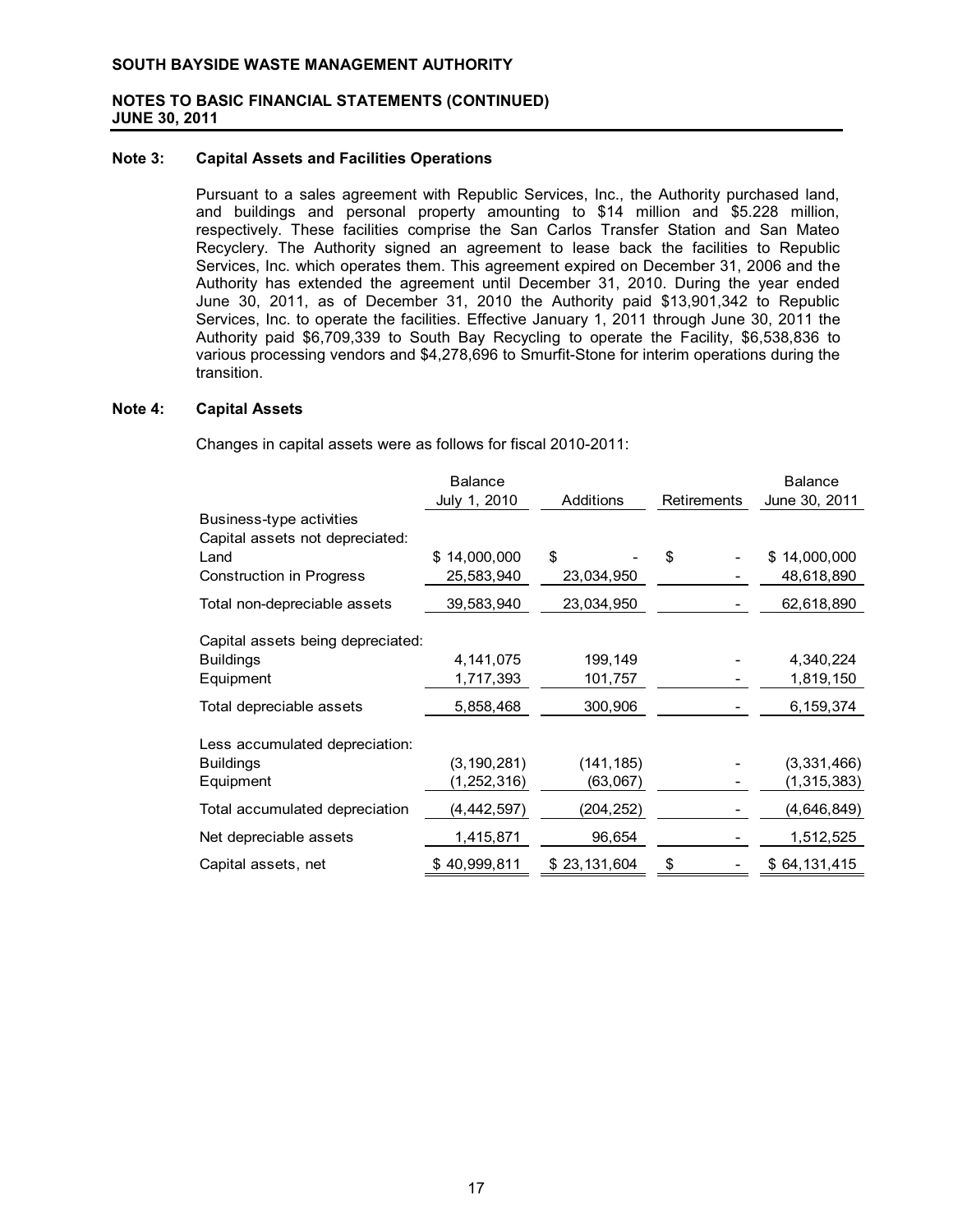#### **Note 5: Revenue Bonds**

The Authority's debt issues and transactions are summarized below and discussed in detail thereafter.

|                                                                | <b>Balance</b><br>July 1, 2010      | Additions |                  |     | Retirements |   | <b>Balance</b><br>June 30, 2011 |    | Due within<br>one year |
|----------------------------------------------------------------|-------------------------------------|-----------|------------------|-----|-------------|---|---------------------------------|----|------------------------|
| 2009A Solid Waste<br>System Revenue Bonds<br>2009B Solid Waste | 53,500,000<br>S.                    | S         | $\sim$ 100 $\mu$ | \$. |             | S | 53,500,000                      | \$ |                        |
| <b>System Revenue Bonds</b>                                    | 3,000,000                           |           |                  |     |             |   | 3,000,000                       |    |                        |
|                                                                | 56,500,000                          |           |                  |     |             | S | 56,500,000                      | £. |                        |
|                                                                | Add: Unamortized premiums/discounts |           |                  |     |             |   | 187.247                         |    |                        |

Net Long-Term Debt  $$56,687,247$ 

#### **a. Solid Waste Enterprise Revenue Bonds Series 2009A**

On September 2, 2009, the Authority issued \$53,500,000 of *Solid Waste Enterprise Revenue Bonds Series 2009A.* The 2009A Bonds were issued to pay for the construction and renovation of a solid waste materials recovery facility and transfer station and related equipment, to fund a Reserve Fund, to fund capitalized interest, and to fund certain working capital and pay other costs, including issuance costs.

The series 2009A bonds are solely payable from and secured by the net revenues and debt service reserve fund held by the Authority's trustee, as defined under the bond indenture. Net Revenues means, for any period, all of the revenues during such period less all of the maintenance and operation costs during such period. Revenues mean all gross income and revenue received or receivable by the Authority.

Principal payments are payable annually on September 1, commencing September 1, 2012. The bond bears interest at 3.5%-6.0% which is payable semi-annually on September 1 and March 1, commencing on March 1, 2010.

The bond is secured by a pledge of the Authority's Net Revenue as defined under the bond indenture. The pledge of future net revenue ends upon repayment of the 2009A bonds in the amount \$53.5 million in remaining debt service on the bonds which is scheduled to occur in 2036.

For fiscal year 2011, gross revenues including operating revenues and non-operating interest earnings amounted to \$40,014,907 and; operating and maintenance costs, including operating expenses, transfers out for overhead and administrative cost but not interest, depreciation or amortization and amounted to \$36,357,018. As a result, the net revenue (loss) for fiscal 2011 amounted to a loss of \$3,657,889.

#### **b. Solid Waste Enterprise Revenue Bonds Series 2009B**

On September 2, 2009, the Authority also issued \$3,000,000 of taxable Solid Waste Enterprise Revenue Bonds Series 2009B.

The series 2009B bonds are solely payable from and secured by the subordinate net revenues, as defined under the bond indenture. Subordinate net revenues means, for any period, net revenues during such period remaining after payment of all amounts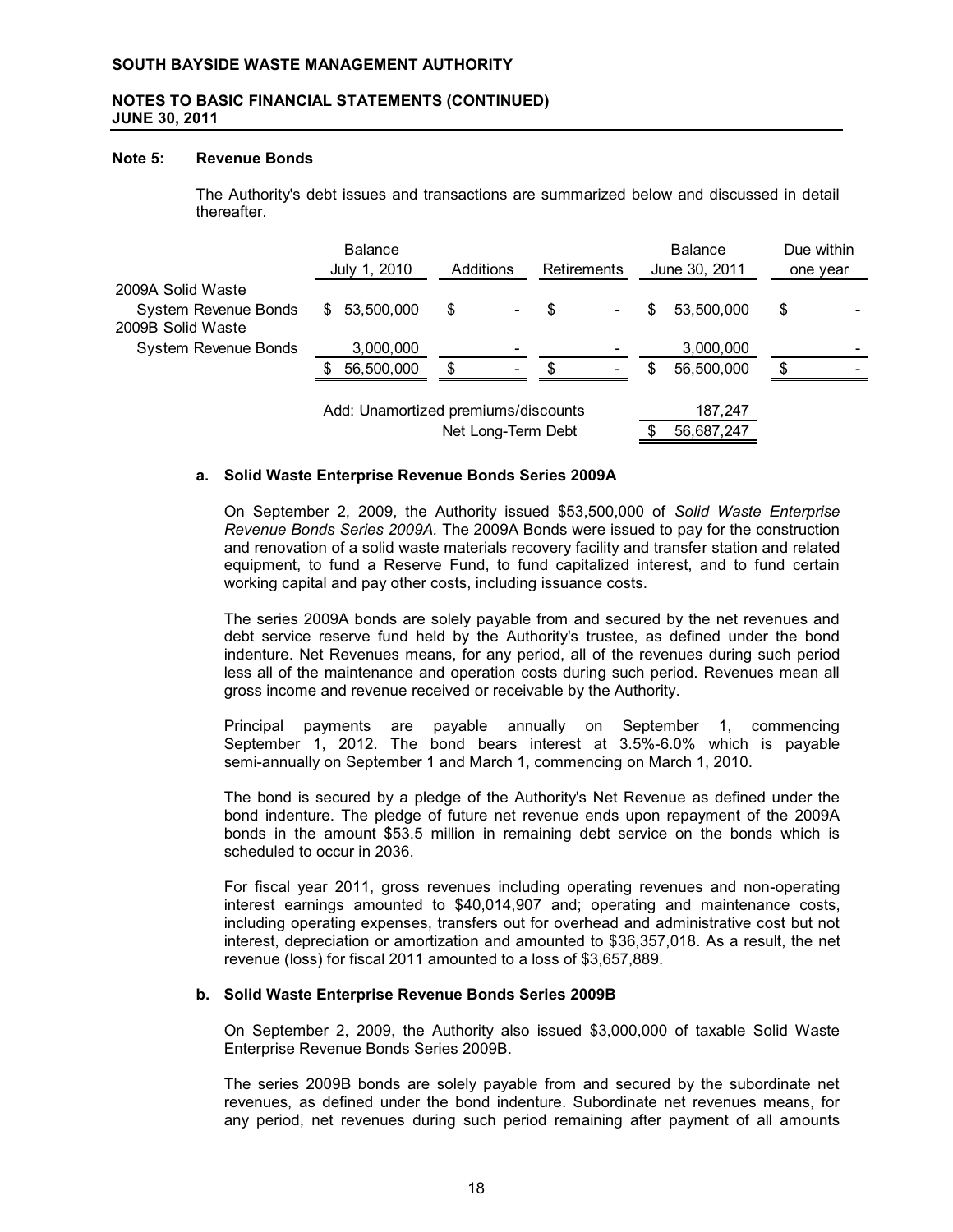#### **Note 5: Revenue Bonds (Continued)**

required to be paid pursuant to the senior lien obligations or a senior lien indenture during such period, in an amount that is equal to debt service on the bonds and any subordinate parity obligations.

Principal repayment in entirety in the amount of \$3,000,000 is due September 14, 2014. The bond bear interest at 3.5%-6.0% which is payable semi-annually on September 1 and March 1, commencing March 1, 2010.

The bond is secured by a pledge of the Authority's net revenue as defined under the bond indenture. The pledge of future net revenue ends upon repayment of the 2009B bonds in the amount of \$3 million which is scheduled to occur in 2014.

#### **c. Debt Service Requirements**

Annual debt service requirements on the bonds are shown below with specified repayment terms:

|                                | <b>Business-type Activity</b> |    |            |  |
|--------------------------------|-------------------------------|----|------------|--|
| For the Year Ending<br>June 30 | Principal                     |    | Interest   |  |
| 2012                           | \$                            | \$ | 3,177,862  |  |
| 2013                           | 1,095,000                     |    | 3,150,487  |  |
| 2014                           | 1,150,000                     |    | 3,094,362  |  |
| 2015                           | 4,205,000                     |    | 2,960,488  |  |
| 2016                           | 1,270,000                     |    | 2,833,138  |  |
| 2017-2021                      | 7,160,000                     |    | 13,326,094 |  |
| 2022-2026                      | 9,165,000                     |    | 12,087,838 |  |
| 2027-2031                      | 12,185,000                    |    | 9,412,063  |  |
| 2032-2036                      | 16,380,000                    |    | 6,903,000  |  |
| 2037-2041                      | 3,890,000                     |    | 690,300    |  |
| Total                          | 56,500,000                    |    | 57,635,632 |  |

#### **Note 6: Insurance**

The Authority purchases commercial insurance policies to protect itself from claims arising from the following types of losses:

| <b>Type of Coverage</b>                       | Coverage<br>Limits |  |
|-----------------------------------------------|--------------------|--|
|                                               |                    |  |
| General Aggregate Limit                       | \$<br>2,000,000    |  |
| Products-Completed Operations Aggregate Limit | 2,000,000          |  |
| Personal and Advertising Injury Limit         | 1,000,000          |  |
| Each Occurrence                               | 1,000,000          |  |
| Damage to Rented Premises Limit               | 300,000            |  |
| Medical Expense Limit (Any one person)        | 25,000             |  |
| Hired & Non-Owned Auto Limit                  | 1,000,000          |  |
| Pollution Legal Liability                     | 1,000,000          |  |
| Self-Insured Retention (SIR)                  | \$10,000 SIR       |  |
| Environmental Impact Liability                | per Incident       |  |